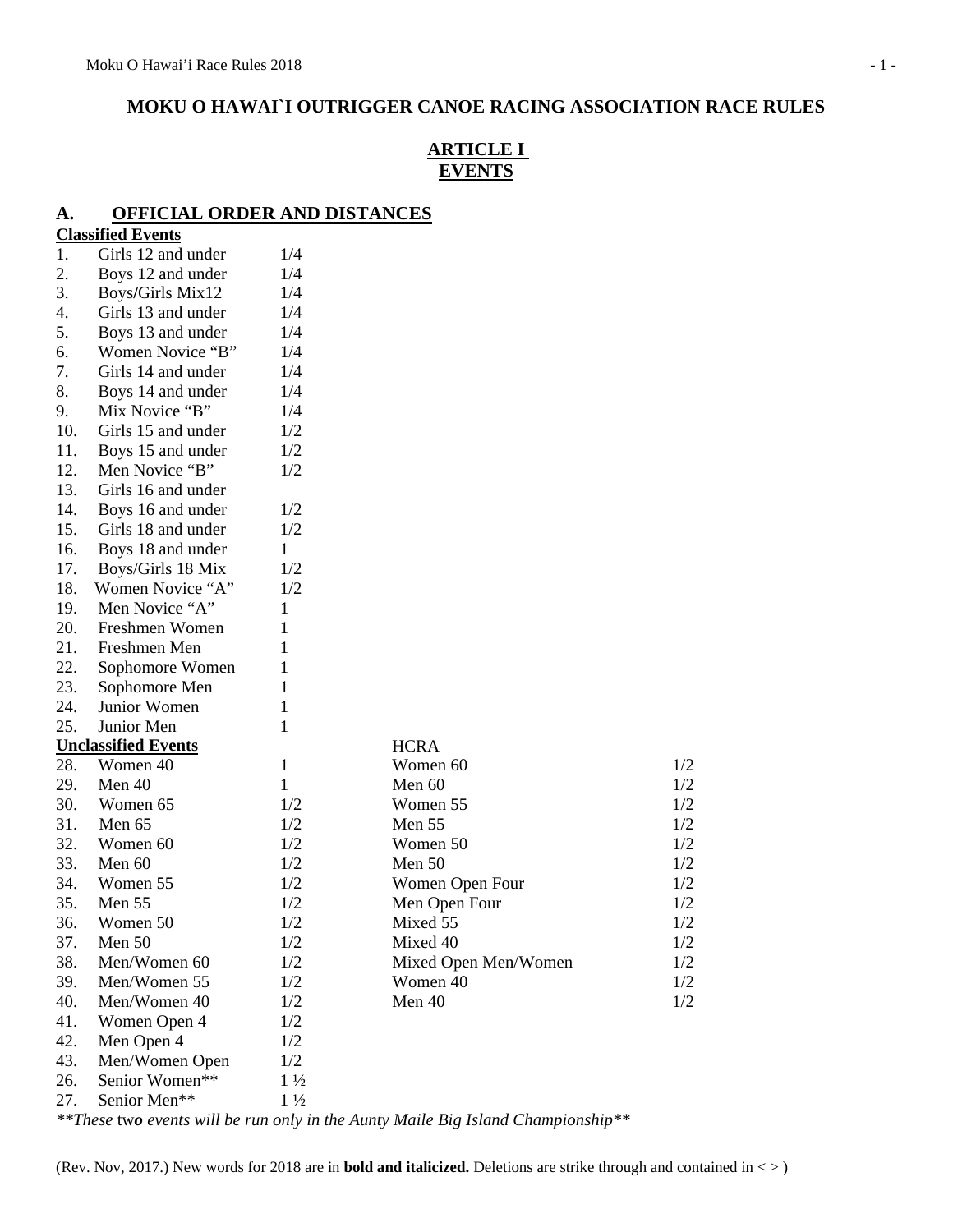### B. SPECIAL EVENTS

All special events shall be held for no longer than one-half  $(1/2)$  hour and will begin at 8:15 a.m. promptly the morning of each regatta.

### C. SCORING OF EVENTS

1. Points will be awarded considering the number of entries in each event. One point will be awarded to each canoe in the event and an additional point will be awarded for each canoe beaten in that event. The first place canoe shall be awarded one additional point*.* Last place in each event shall receive one point, as they have beaten no one.

Any crews disqualified during the event, will be considered as entered in the event but will not receive any points and will be counted as a canoe beaten. Scoring: 13 canoes entered Place/Points  $1^{st}$ -14,  $2^{nd}$ -12,  $3^{rd}$ -11,  $4^{th}$ -10,  $5^{th}$ -9,  $6^{th}$ -8,  $7<sup>th</sup>$ -7,  $8<sup>th</sup>$ -6,  $9<sup>th</sup>$ -5,  $10<sup>th</sup>$ -4,  $11<sup>th</sup>$ -3,  $12<sup>th</sup>$ -2,  $13<sup>th</sup>$  I. Disqualifications are counted as entered but club gets 0, no score, and the next club gets the score, etc. Scoring will be according to entry in each event.

- 2. Should two or more crews cross the finish line simultaneously, a tie shall be declared and each such crew shall be awarded points as if it alone crossed the finish line. Crews subsequently finishing shall be awarded points based upon the number of crews that finished ahead of them. Thus, if three crews tie for first place, the next finishing crew shall be awarded points for fourth place.
- 3. In the event a regatta must be concluded before the final event, the Race Committee shall decide the official results of the regatta as soon as possible prior to the next regatta or race. An official regatta shall be considered as one that has included completion of the last classified event. Any points earned during such regatta toward the State Championships shall be considered official.
- 4. Qualifying for the HCRA State Championships shall be in the following order;

a. Top 3 crews accumulated points during season. Points will be based on order of finish ie: 12 canoes in the race, 12 points for first, 11 points for  $2<sup>nd</sup>$  etc. Disqualified crews will not receive points, but will count as crews beaten. No points for crews scratched.

- b.  $4<sup>th</sup>$  total points,  $5<sup>th</sup>$  total points, etc.
- c. Letter of intent based on date of submission to Race Secretary
- d. If tie at end of season tie breaker
	- 1. Number of regattas participated
	- 2. Number of victories
	- 3. Number of  $2^{nd}$  place,  $3^{rd}$  place, etc.
	- 4. If tied after 1,2,3, placing in MOH Aunty Maile Championship event.

### D. AWARDS

1. Team Awards

Trophy awards shall be given to the clubs that place first, second, and third in the division they enter in each regatta. 2. Individual Awards

- a. Regattas--Individual awards shall be given to the crew placing first, second, and third in each race.
- b. Long Distance Races--Individual awards shall be given to crews placing first, second, and third in each classification.
- c. In case of a tie, the additional medals shall be paid for by MOH.
- 3. Responsibility

These awards shall be the responsibility of the sponsor unless otherwise directed by MOH.

- 4. Clubs receiving medals/awards not belonging to them or earned by them during a regatta should return the medals/awards to their Moku O Hawai`i representative.
- 5. Regatta Divisions, two divisions shall be in effect.
	- A Class 15 or more entriesB Class 14 or fewer entries

For the Aunty Maile Moku O Hawai`i championships, three divisions shall be in effect.

A Class 21 or more entries B Class 11 to 20 entries (inclusive)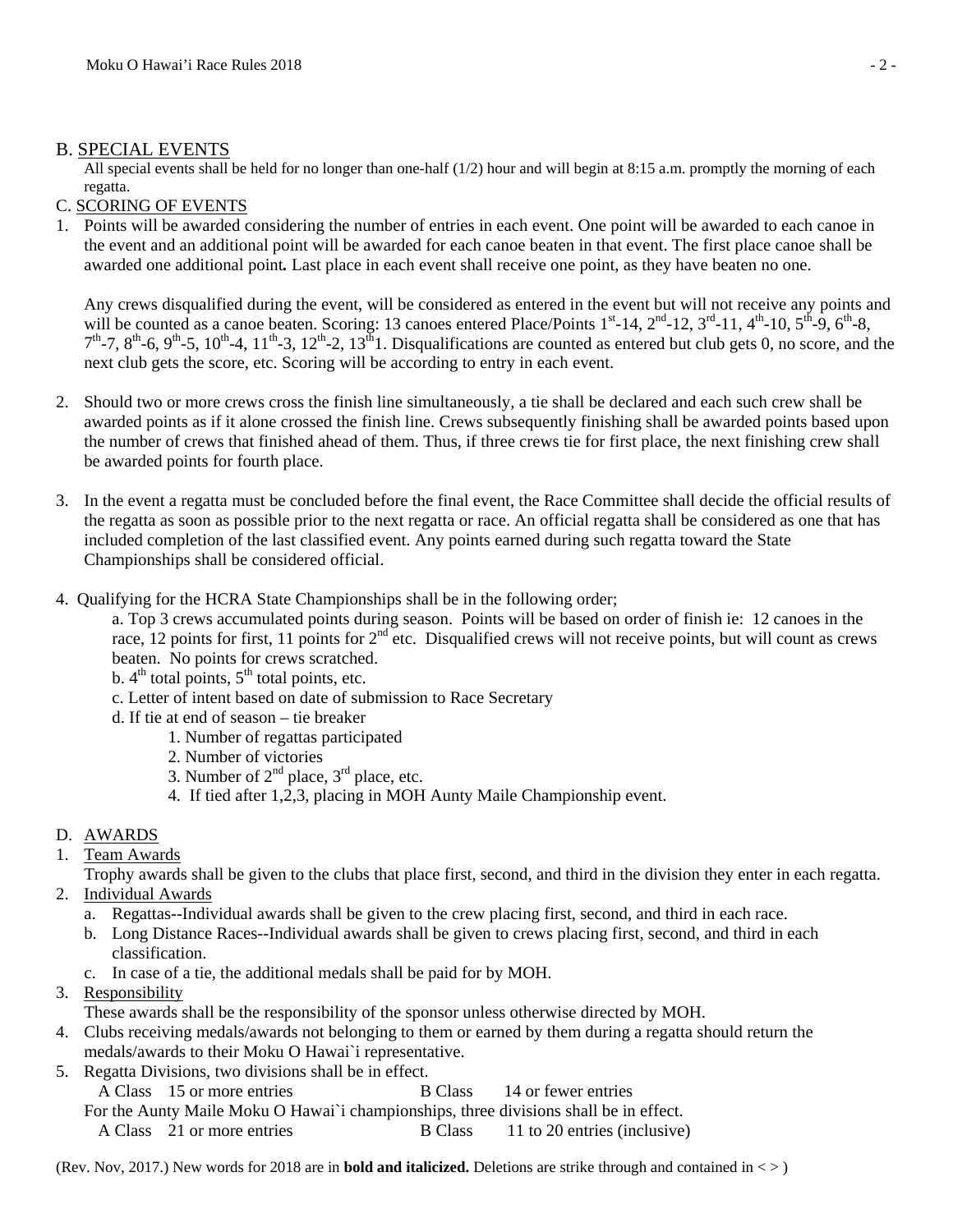C Class 10 or fewer entries

#### E. REGATTA START TIME

The first race of the regatta shall begin at 8:30 a.m.

#### F. COACHES MEETING

There shall be a coaches meeting prior to all regattas, which shall occur at 8:00 a.m. promptly without announcement via PA system. All clubs shall be responsible for information disseminated at said meeting.

### **ARTICLE II**

#### **CLASSIFICATION**

(See Article II W re-classification)

| A.        | Senior:               | Open to any male or female.                                                                                                                                                                                                                                                                                                                                                                                                                                                                                                                                                                                               |
|-----------|-----------------------|---------------------------------------------------------------------------------------------------------------------------------------------------------------------------------------------------------------------------------------------------------------------------------------------------------------------------------------------------------------------------------------------------------------------------------------------------------------------------------------------------------------------------------------------------------------------------------------------------------------------------|
| <b>B.</b> | Junior:               | Open to any male or female.                                                                                                                                                                                                                                                                                                                                                                                                                                                                                                                                                                                               |
| C.        | Sophomore:            | Open to any male or female.                                                                                                                                                                                                                                                                                                                                                                                                                                                                                                                                                                                               |
| D.        | Freshmen:             | Open to any male or female.                                                                                                                                                                                                                                                                                                                                                                                                                                                                                                                                                                                               |
| E.        | 18 & under:           | Open to any paddler who has not reached his/her 19 <sup>th</sup> birthday on the first day of the<br>calendar year Jan., a.m. or p.m.                                                                                                                                                                                                                                                                                                                                                                                                                                                                                     |
| F.        | Boys & Girls<br>Mixed | Open to any paddler who has not reached his/her $19th$ birthday on the first day of the<br>calendar year Jan., a.m. or p.m.                                                                                                                                                                                                                                                                                                                                                                                                                                                                                               |
| G.        | 16 & under:           | Open to any paddler who has not reached his/her $17th$ birthday on the first day of the<br>calendar year Jan., a.m. or p.m.                                                                                                                                                                                                                                                                                                                                                                                                                                                                                               |
| H.        | 15 & under:           | Open to any paddler who has not reached his/her $16th$ birthday by the first day of the<br>calendar year, Jan., a.m. or p.m.                                                                                                                                                                                                                                                                                                                                                                                                                                                                                              |
| I.        | 14 & under:           | Open to any paddler who has not reached his/her $15th$ birthday by the first day of the<br>calendar year, Jan., a.m. or p.m.                                                                                                                                                                                                                                                                                                                                                                                                                                                                                              |
| J.        | 13 & under:           | Open to any paddler who has not reached his/her 14 <sup>th</sup> birthday by the first day of the<br>calendar year, Jan., a.m. or p.m.                                                                                                                                                                                                                                                                                                                                                                                                                                                                                    |
| K.        | 12 & under:           | Open to any paddler who has not reached his/her $13th$ birthday by the first day of the<br>calendar year, Jan., a.m. or p.m.                                                                                                                                                                                                                                                                                                                                                                                                                                                                                              |
| L.        | Boys & Girls<br>Mixed | Open to any paddler who has not reached his/her $13th$ birthday by the first day of the<br>calendar year, Jan., a.m. or p.m. The crew shall be three (3) girls and three (3) boys.<br>Paddlers in this event may paddle in the 12 boys and/or girls event.                                                                                                                                                                                                                                                                                                                                                                |
| M.        | Novice B:             | Open to any paddler who has never competed in a six-person outrigger canoe. A person<br>may compete in "B" classification for only one year; however, paddlers may move into<br>non-classified events during the current racing season and maintain their Novice status.<br>Novice B paddlers may race in distance races during the current season and maintain their<br>Novice status. Novice B paddlers may compete in an unclassified event they are eligible<br>for in the same regatta, and not lose their novice status. Final determination for Novice B<br>status to be made through HCRA website classification. |
| N.        | Novice B<br>Mixed     | Open to any paddler who has never competed in a six-person outrigger canoe. The crew<br>shall be three $(3)$ women and three $(3)$ men. Paddlers in this event may also paddle in the<br>Novice B Women's or Novice B Men's event in the same regatta. Novice B paddlers may<br>compete in an unclassified event they are eligible for in the same regatta and not lose their<br>novice status. Final determination for Novice B status to be made through HCRA website<br>classification.                                                                                                                                |
| O.        | Novice A:             | Open to any paddler who has not paddled in a classified event other than Novice B or<br>Novice A. However, a Novice A paddler may have paddled Novice B previous to the<br>current season. Novice A paddlers may paddle in non-classified events during the current<br>racing season and maintain their Novice status. A person may compete in the Novice A<br>classification, and non classified events for two years, then must move to a higher                                                                                                                                                                        |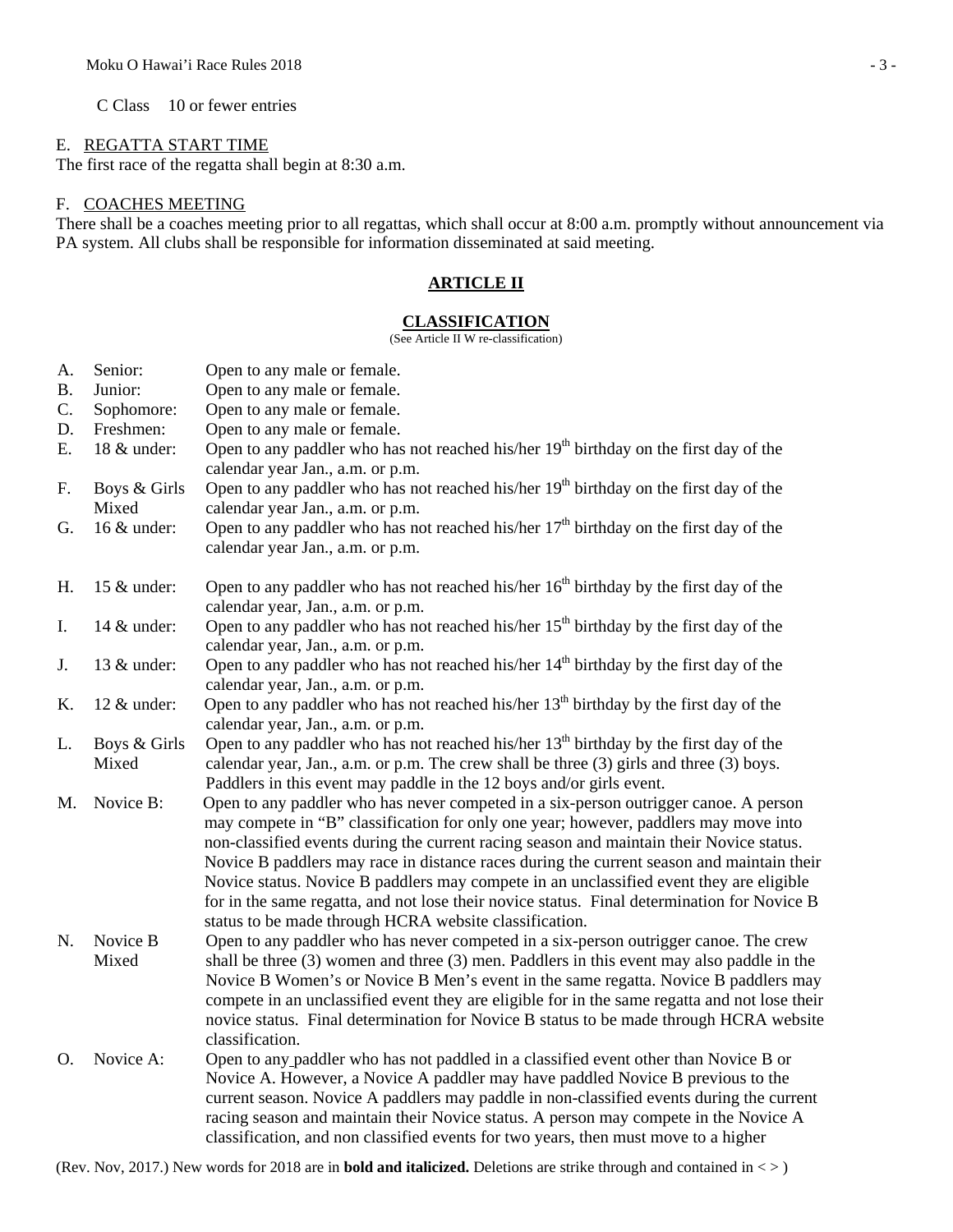classification; as an example, (a step up from Novice B to Novice A during the Big Island Championship, will classify that Novice B paddler as a Novice A paddler for one season.) A paddler who has not competed in a sanctioned event for seven years or more may return to a classification no lower than Novice A. For clarification, a sanctioned event shall be considered a competition between members of an association where records of participation are maintained. Novice A paddlers may compete in an unclassified event they are eligible for in the same regatta and not lose their novice status P. Men or Women 40: Not a classified event. Open to any male/female 40 or older who has reached his/her 40th birthday on or before the day of the regatta/race. Q. Men or Women 50: Not a classified event. Open to any male/female 50 or older who has reached his/her 50th birthday on or before the day of the regatta/race. R. Men or Women 55: Not a classified event. Open to any male/female 55 or older who has reached his/her 55<sup>th</sup> birthday on or before the day of the regatta/race. S. Men/Women Mixed: Not a classified event Open to any male/female 55 or older who has reached his/her 55<sup>th</sup> on or before the day of the regatta/race. The crew shall be three (3) men and three (3) women. No seating requirements. T. Men or Women 60: Not a classified event. Open to any male/female 60 or older who has reached his or her  $60<sup>th</sup>$ birthday on or before the day of the regatta. U. Men/Women Mixed: Not a classified event. Open to any male or female. 60 or older. The crew is composed of three (3) men and three (3) women. No seating requirements. V. Men or Women  $65 +$ Not a classified event. Open to any male/female 65 or older who has reached his or her  $65<sup>th</sup>$  birthday on or before the day of the regatta.

- X. Reclassification
- 1. All age group (youth) paddlers may paddle in two races in each regatta and may be reclassified into a lower age group each week provided age limits are adhered to. Each week, Sophomore, Junior and Senior paddlers may be reclassified into a lower division, but no lower than Freshman. Paddlers may step up to a higher classification in the Aunty Maile Big Island Championship and be able to step down to their lower classification for the State Championship in the same year. Such paddlers classification in the next MOH season is NOT affected by this step down.
- 2. On race day, providing all conditions as specified in Article IV, Registration, have been met, a paddler may move up in classification.
- 3. A. No paddler may race in a classification for which he/she is not eligible.
	- B. No paddler may race in more than two classifications for which he/she is eligible during the same regatta. Novice paddlers may paddle in an unclassified event during the same regatta and not lose their novice status. Novice paddlers stepping up to a classified event will lose their novice status.

## **ARTICLE III**

### **ELIGIBILITY**

### A. CLUBS

Any member of MOH, who is in good standing and has complied with Article IV Registration, shall be eligible to compete in regattas and long distance races sponsored by, sanctioned by, or approved by this Association.

### B. PADDLERS

Any male or female paddler who is a fully paid up member of a recognized MOH club, is eligible to participate, subject to their compliance with Article II and IV Classification and Registration.

### C. ENTRANCE FEES

(Rev. Nov, 2017.) New words for 2018 are in **bold and italicized.** Deletions are strike through and contained in < > ) Each club participation in the MOH sanctioned, sponsored, or approved event shall be subject to an entrance fee of at least \$6.00 for each event entered, or such higher fee, which the MOH Board of Directors may establish. \$2.50 shall be retained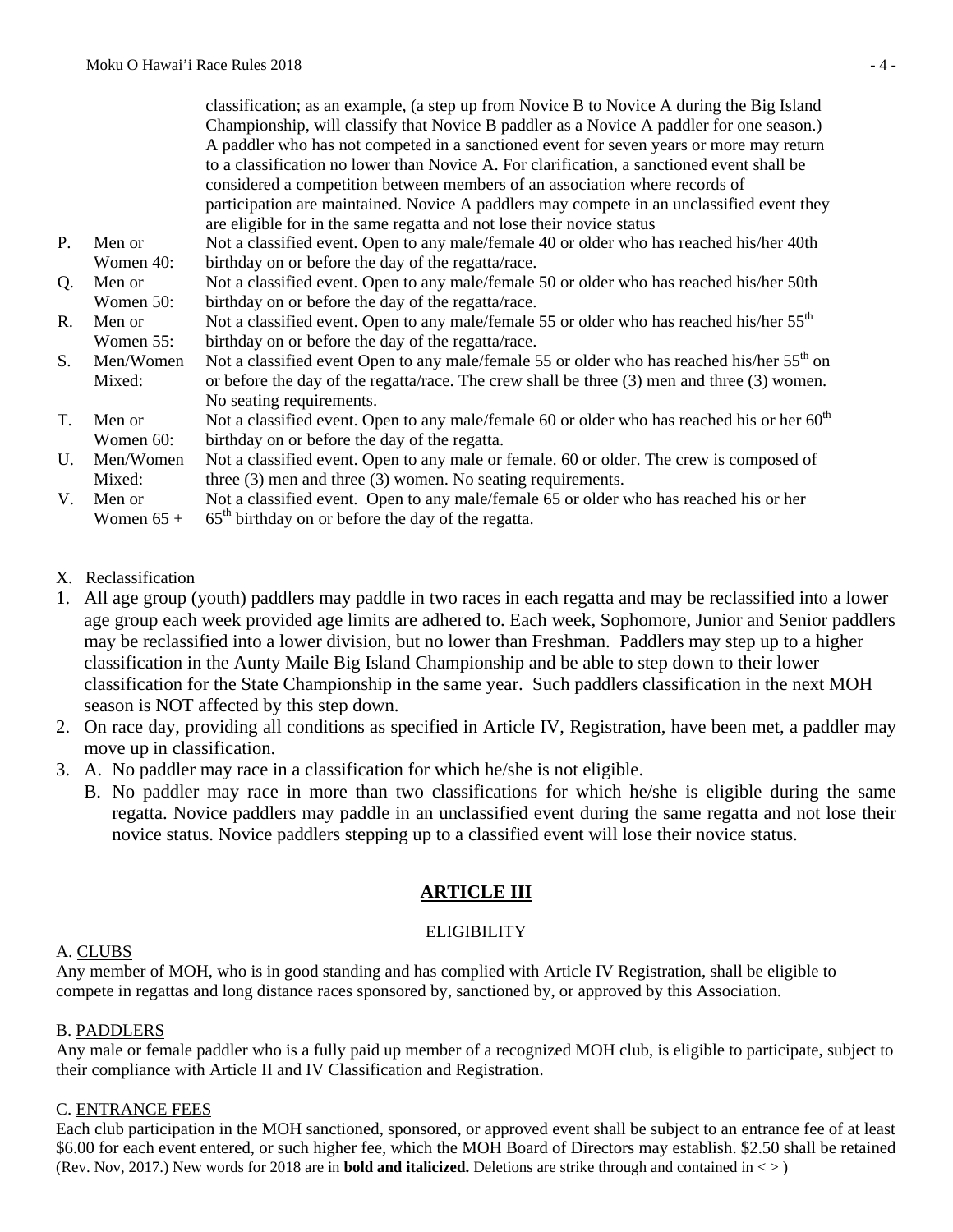by MOH, \$3.50 shall be submitted to the sponsoring club. The club, which is sponsoring the regatta, shall only pay \$2.00 for each event entered.

#### D. PRACTICE RACES

Clubs in MOH may hold practice races among themselves without sanction or approval of the Board of Directors providing:

- 1. There shall be no entry fee charged, or any awards offered.
- 2. Any MOH equipment damaged during the course of the practice race shall be repaired or replaced. The responsibility shall be shared by all clubs participating in the race.
- 3. Clubs, schools, organizations and all others utilizing MOH equipment shall submit a refundable deposit of \$150 to the Executive Secretary. All equipment shall be returned to the Executive Secretary or his/her designated alternate, no later than 2 days after the race. Failure to return the equipment in time shall result in the loss of the deposit.

## **ARTICLE IV**

### REGISTRATION

#### A. REGISTRATION CARDS AND I.D./PHOTO CARDS

- 1. Each member club shall file with the Executive Secretary, HCRA ID Photo cards and HCRA insurance waivers and birth verifications for each of its paddlers not previously registered. It shall be the duty of member clubs to submit status and name changes (i.e., name change from marriage, divorce, adoption, etc.). Every paddler must be re-registered each year.
- 2. Registration cards are to be printed at FULL SCALE, HIGH RESOLUTION on a Laser printer. Any internet browser other than Internet Explorer is acceptable.
- 3. Cards are to be trimmed at the outside border to ensure the integrity of the barcode for reading during crew registration.

### B. REGISTRATION DATE

For the purpose of eligibility, all paddlers shall be listed as having registered as of January  $1<sup>st</sup>$  of each racing season regardless of the date of their registration.

#### C. AGE VERIFICATION

1. All paddlers participating in age limit races shall submit some verification of age or birth date *eg* birth certificate, driver's license, passport or marriage certificate. Once complied with and the information made part of MOH records, the paddler need not re-comply.

#### D. CLUB ROSTERS-REGISTRATION FEES

- 1. Names of new paddlers must be submitted by the deadline set by the head recorder.
- 2. A registration fee of at least \$1.00 for each paddler listed on the club roster shall be submitted at the same time as the roster. The amount of the registration fee may be increased as the Board of Directors decides. Late registration of paddlers registered in prior Moku O Hawai`i seasons will be allowed the morning of a regatta until 8:30 am. There will be a fee of \$10.00 per paddler and a maximum of ten (10) paddlers per club. All previous registered MOH paddlers must have their HCRA-ID number (#) turned in during the registration process. All MOH registration requirements previously mentioned shall be followed.

#### E. TRANSFERS AND RELEASES

1. Paddlers are eligible to transfer to another club unless they have a financial debt with the original club. A MOH 102 transfer form must be properly executed, except for free agent paddlers as described in paragraph 5, before a paddler may participate in a MOH race with a new club. Any transfer of a Moku O Hawaii paddler to another club for an off-island race, will not be effective after that racing season. Said paddler will remain a member of their original club the following racing season.If a paddler cannot get his/her club to sign the Release Form-102, for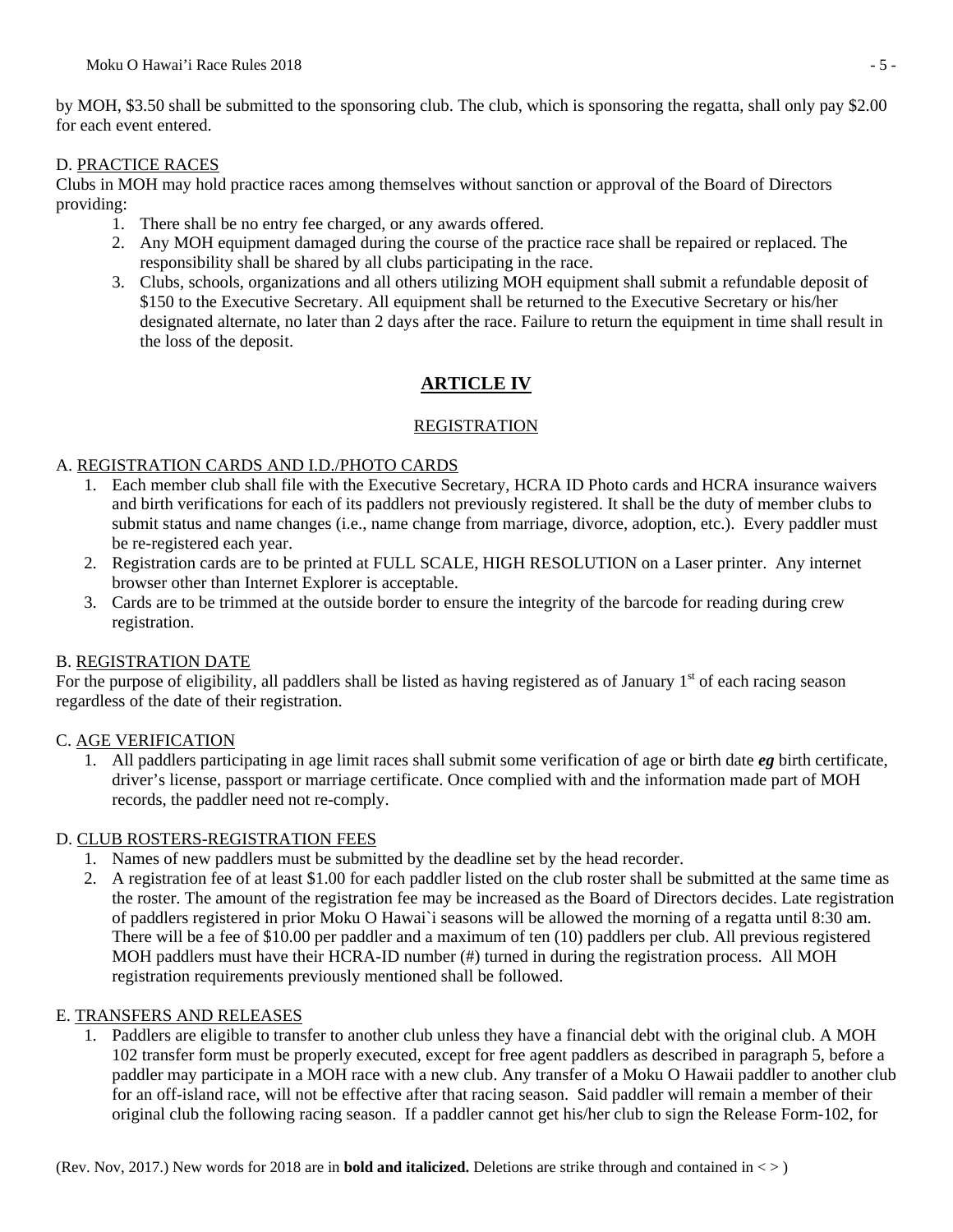reasons other than financial debt, the paddler can bring his/her form to a MOH board meeting with the proof of no financial debt, the release can be signed by the Race Director, Executive Secretary, or the Vice President.

2. Transfer From Another Association

Any paddler transferring to a Moku O Hawai`i club from a club from another Association in Hawai`i must do so online with the head recorder of MOH. Once approved, add paddlers name to the online registration and print their card.

3. Submission of Transfer and Release

All transfers and releases must be submitted to the Head Recorder upon the official forms adopted by MOH, MOH 102. The forms must be signed by the individual paddler, the head coaches of the releasing club and the accepting club, and an officer of the releasing club. The Form MOH 102 must be submitted and processed by the Head Recorder. The transfer shall become effective immediately.

4. Review of Transfer and Release by the Head Recorder (Race Secretary)

The Head Recorder, upon receiving a transfer and release form, shall first note the date of receipt on the form, and process the form expeditiously.

5. Free Agents

A free agent is a paddler who has not raced for a club for one year or more and has cleared all financial obligations. A free agent may be transferred after having submitted an HCRA waiver showing intent to paddle for a new club. The transfer shall be approved or rejected by the previous club electronically (email or other means).

#### 6. No Affiliation

A paddler with no affiliation shall be considered a member of the first club he/she races with.

### F. RACING SEASON

A racing season as used in these rules shall be the calendar year during which regattas and long distance races are held.

## **ARTICLE V**

### EQUIPMENT

#### A. GENERAL PROVISIONS

 All canoes shall conform to the specifications set forth under Addendum "A". In addition, Koa and Non-Koa canoes shall conform to the specifications set forth under the following Sections "B", "C", "D", "E", and "F". Koa canoes shall be used in all regattas as mandated by the By-Laws.

It is our intent to honor and preserve the Hawaiian Koa Canoe. Whenever the inevitable conflicts come up between tradition and speed, it is our intent that tradition be more important than speed. Therefore, when some rule concerning the Koa canoe isn't specifically clear, it is agreed that the traditional method will be the one followed when interpreting the rule. The traditional method is to be defined as what the majority of the canoe builders have done in the past. When the rules spelled out below dealing with Koa canoes mention that the hull, iako, and ama, must be made of certain types of Hawaiian woods, it is required that the majority of the structural parts of each of these components be made of that wood. That is, the parts must be structurally sound in themselves, using those certain wood or woods. It is not meant that the hull, iako, and ama can be made out of some material other than those woods approved, and a simple, thin, non-structural covering or interior placement of that wood suffice to satisfy the requirement for such wood.

### B. KOA CANOE SPECIFICATIONS

1. The hull of a canoe shall be originally hollowed out of Koa logs and, if extended, modified, enlarged, patched, or repaired, such must be done with solid Koa components; and if original is extended, modified, patched, enlarged, and/or repaired, it must be of traditional Hawaiian racing design. No synthetic fibrous materials may be used in or on the hull, na moo, or manus.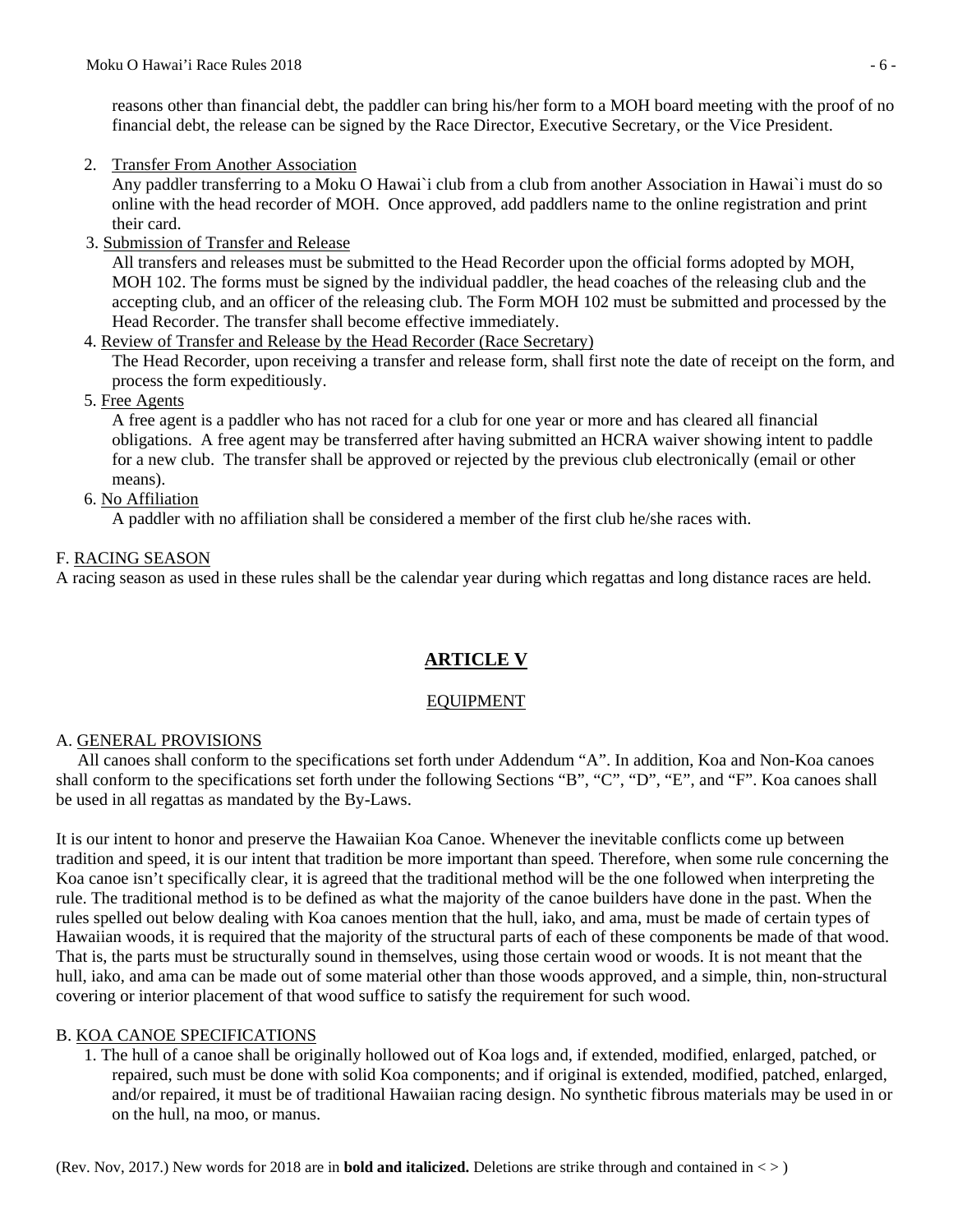2. The canoe shall weigh not less than 400 pounds, and at least 350 pounds without weights. For the purpose of weight determination, the "canoe" shall not include ama, iako, or tying cord, but shall include hull and permanent fixtures such as manu, gunwales, wae, seats, ribs and patches. The canoes shall be weighed in finished condition, and must be weighed each season to maintain the 400 pound minimum. Any weights added or removed in a canoe participating in a regatta must be reported to the race committee at the coaches meeting prior to that regatta. Failure to notify will result in disqualification of the crews racing the canoe. It is recommended that each Koa canoe participating in a regatta or race, place temporary flotation devices or bulkheads in the ihu and hope of each waa. Such devices must be able to be removed for visual inspection by a race committee member. No permanent devices or bulkheads will be allowed.

Except as provided herein, all patches (including ribbing) installed in the hull of a koa canoe shall be made of koa wood. Exceptions are as follows:

- a. Non-koa patches, which were installed prior to the canoe, weigh in at the first regatta of 1980, and reported in writing to the Race Director as to the type of material size and location in the canoe hull.
- b. Non-koa patches, which were installed after the canoe weigh-in at the first regatta of any year and replaced by a koa patch prior to use of the canoe in a regatta or race in any following year.
- c. Koa wood restrictions apply only to the hull. All other parts of the canoe shall be of wood only, but may be other than koa wood.
- d. Ama and 'iako shall be fashioned from only Hawaiian woods including, but not limited to: wiliwili, hau, milo, 'ohi'a,`ohe`ohe, and koa. No attachable fins, keels or other devises shall be allowed.
- e. Violation of paragraph B 3 above by a club may result in a penalty such as the disqualification of the canoe, at the discretion of the Race Committee.
- f. No covering on the top of the canoe to prevent swamping shall be permitted in regattas.
- g. Rigging of the ama and iakos to a Koa canoe will be with aho or kaula only. No mechanical devices will be allowed. Tape or rubber may be used only to cover the traditional rigging cord.

### C. NON-KOA SPECIFICATIONS

- 1. The hull of the canoe may be constructed from any or all types of material to include fiberglass, foam, metal, wood, etc. It must be of traditional Hawaiian design. The canoe shall weigh not less than 400 pounds including weights added. The canoe cannot weigh less than 350 pounds without weights. For the purpose of weight determination the word "canoe" shall not include ama, 'iako, and tying cord, but shall include hull and permanent fixtures such as manu, gunwales, wae, seats, ribs, patches, fiberglass and lead weights required to bring the total canoe weight to at least 400 pounds. Lead weights shall be permanently affixed by means of metal screws to the canoe at such location or locations to allow for ease of inspection by the race officials at any time during a regatta or race. Any weights added or removed in a canoe participating in a race, must be reported to the race director prior to that race. Failure to notify may result in disqualification of the crews racing in the canoe.
- 2. Ama and 'iako may be fashioned from any type of material. No attachable fins, keels, or other devices shall be allowed.

### D. NON TRADITIONAL CLASS SPECIFICATIONS

A Non Traditional Class canoes shall have no design restrictions other than those set forth below:

- 1. The canoe shall be a six-man, single hull canoe, rigged with a single ama and double iakos separated by at least one seat. It shall not weigh less than 400 pounds, and shall not exceed 45 feet in length. There shall be no mechanical devises or additional attachments for bailing, powering or steering. Fiberglass canoes must have positive buoyancy with flotation compartments only at the bow and stern of the canoe. Any weights added or removed in a canoe participating in a race must be reported to the race committee or race director prior to that race. Failure to notify may result in disqualification of the crews racing in the canoe.
- 2 In addition, the following sections shall apply: Article V: B-2, C-1, C-2 Exception: The hull does not have to be a traditional Hawaiian design.
- 3. Koa and Non Koa canoes as defined in paragraphs B and C of this section, may not compete in the Non Traditional Class

## E. UNLIMITED CLASS

(Rev. Nov, 2017.) New words for 2018 are in **bold and italicized.** Deletions are strike through and contained in < > ) An unlimited class canoe shall have no design restrictions other than those set forth below: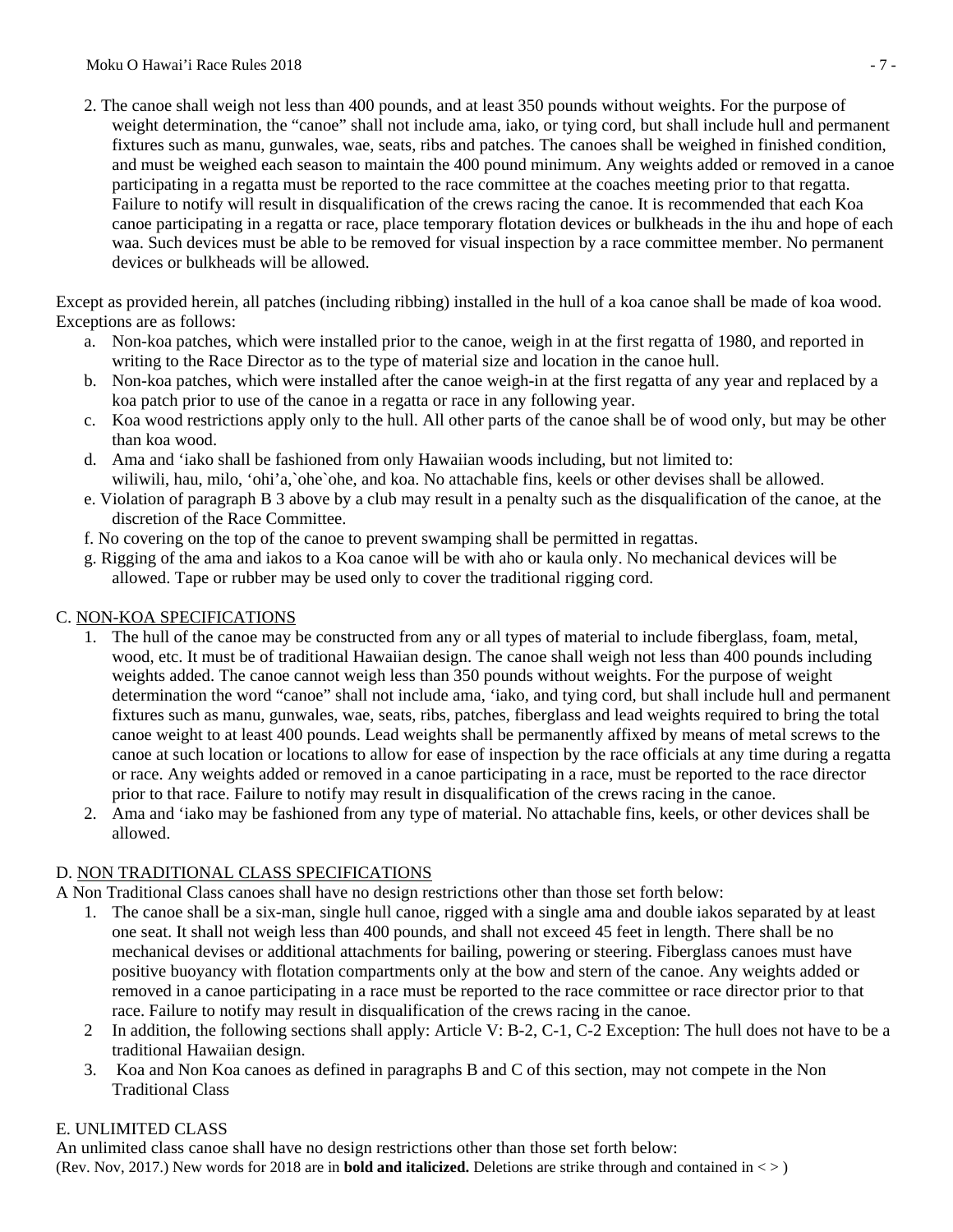- 1. The canoe shall be a six man single hull canoe, rigged with a single ama and double iakos separated by at least one seat. There shall be no mechanical devices or additional attachments for powering or steering.
- 2. Koa and Non Koa canoes as defined in paragraphs B and C of this section may not compete in the Unlimited Class.

### F. PADDLE SPECIFICATIONS

Paddles must be singled bladed and shaped of wood only. They may include other materials such as; glass fiber, Kevlar, carbon fiber, etc., in their construction and covering. The entire paddle (grip, shaft, and blade) must be formed of wood. A paddle with no visible wood in the blade must conform to the list of paddles and paddle makers on the HCRA website (www.hcrapaddler.com)

### G. INSPECTION AND CERTIFICATION OF CANOES AND EQUIPMENT

- 1. The Race Director and Certification Committee shall be responsible for arranging the weigh-in of all canoes which shall be accomplished as follows:
	- a. Unlimited canoes need not be weighed if chosen by their club, but the name and number must be recorded.
	- b. Prior to the first drawing of lanes for the opening regatta of the race season, all koa, non-koa, non traditional and unlimited canoes shall be weighed on a standard and approved scale, and a record of the information shall be kept. If clubs fail to weigh canoes on the appointed date, a fee of \$75. 00 shall be charged for supplemental weighing/certifying.
	- c. Canoes must be weighed and certified before they will be eligible to participate. Participation of canoes not certified or weighed for the current year will be deemed ineligible and the crew disqualified.
	- d. Certification copies shall be issued to each club and the Executive Secretary. Canoes weighing less than 400 pounds shall have metal weights permanently affixed by means of screws under the seats of the canoe.
	- e. Clubs shall notify the Race Director if any internal or external structural changes have been made to their canoe since the first weigh-in of the current season. Any modification to the hull, gunwales, wae, seats, or any other structural change shall cause the canoe to lose its certification issued under these rules.
	- f. At the time of the official weighing of canoes prior to the start of the regatta season, each canoe intended to be used in any regatta or long distance race shall be identified with the canoes number painted or decaled in block numerals no smaller than six (6) inches in height on each side of the bow of the canoe. The number of each canoe shall be painted or decaled in a color to be approved by the race director and shall be of sufficient contrast to the color of the canoes hull so as to be identifiable and readable in natural sunlight. Numerals formed from any type of tape; ex: duct tape are prohibited. Any canoe that is not identified in the above-noted manner, shall not be weighed by the Moku O Hawai`i Canoe Racing Association, nor shall any canoe not identified in the above noted manner be allowed participation in any regatta or long distance race sponsored or approved by the Moku O Hawai`i Canoe Racing Association.
	- g. Any canoe found without the necessary weights attached during a regatta or race will be ruled ineligible and its crew disqualified. Any crew using said canoe prior to this event in this regatta or race will also be disqualified.
	- h. The Race Committee may conduct inspection of canoes and other equipment at any time, and during regatta or race, said check may be made by any official at the regatta or race.

### MOH CANOE NUMBER AND COLOR ASSIGNMENT

1. Each club will register their canoe, Koa, Non Koa, Non Traditional*,* either owned or leased by its own number. This number will be noted on MOH 10 and will serve to identify that canoe from others that the club may own or lease. Before each regatta, the clubs shall notify the Race Director*/*Race Secretary of which canoe it will be using in that regatta. If another canoe is to be used, the Race Director*/*Race Secretary shall be notified so a determination can be made as to the certification of the alternate canoe. Failure to make the notification may result in the disqualification of the crew.

2. Canoe number assignments are as follows:

| CLUB     | ENTRY YEAR ABV |     | KOA | NON-KOA           | <b>HCRA</b> |     | NON TRAD/UNLIMITED |
|----------|----------------|-----|-----|-------------------|-------------|-----|--------------------|
| Kai Opua | 1971           | KО  | 50  | $A1,2,34$ , etc.  | 50          | 001 |                    |
| Kawaihae | 1972.          | KAW | 51  | B1,2,3,4, etc.    | 51          | 002 | Χ2                 |
| Kailana  | 1973           | KAI | 52  | $C1,2,3,4$ , etc. | 52          | 003 | X3                 |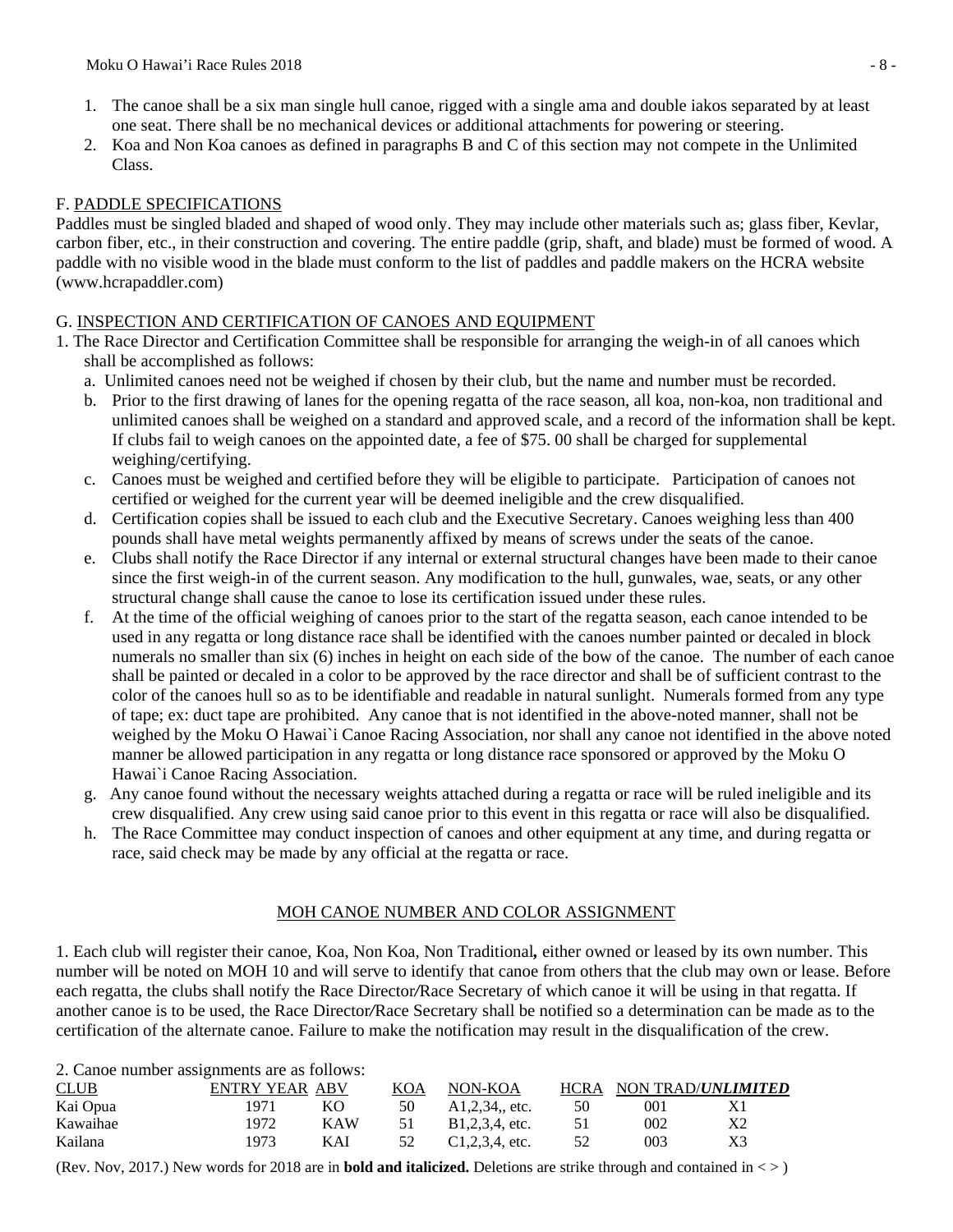| Keaukaha           | 1973 | <b>KEAU</b> | 53 | $D1,2,3,4$ , etc.              | 53 | 004 | X4              |
|--------------------|------|-------------|----|--------------------------------|----|-----|-----------------|
| Keoua              | 1975 | <b>KEO</b>  | 54 | E1,2,3,4, etc.                 | 54 | 005 | X5              |
| Kamehameha         | 1975 | KAM         | 55 | F1,2,3,4, etc.                 | 55 | 006 | X6              |
| Puna               | 1978 | <b>PUN</b>  | 57 | G1,2,3,4, etc.                 | 57 | 007 | X7              |
| Keauhou            | 1979 | <b>KEHO</b> | 58 | H <sub>1</sub> , 2, 3, 4, etc. | 58 | 008 | X8              |
| Kai E Hitu         | 1982 | <b>KEH</b>  | 59 | $I1,2,3,4$ , etc.              | 59 | 009 | X9              |
| Waikoloa           | 1985 | <b>WKOA</b> | 60 | J1,2,34, etc.                  | 60 | 010 | X <sub>10</sub> |
| Kona Athletic Club | 1990 | <b>KAC</b>  | 61 | K1,2,3,4, etc.                 | 61 | 011 | X11             |
| Na Wa'a Hanakahi   | 1999 | <b>NWH</b>  | 62 | N, 2, 3, 4, etc.               | 62 | 012 | X <sub>12</sub> |
| Hui Wa'a O Waiakea | 2002 | <b>HWW</b>  | 63 | M1,2,34, etc.                  | 63 | 013 | X13             |
| Paddlers of Laka   | 2005 | POL         | 64 | $L1,2,34$ etc.                 | 64 | 014 | X14             |
| Tui Tonga          | 2006 | <b>TTG</b>  | 65 | $Q1,2,3,4$ , etc.              | 65 | 015 | X <sub>15</sub> |
| Miloli`i           | 2015 | <b>PPM</b>  | 66 | P1.2.3.4. etc.                 | 66 | 016 | X16             |
|                    |      |             |    |                                |    |     |                 |

3. The identification for koa canoes in regatta and long distance races shall be the HCRA Sock # provided by Moku O Hawai'i. If a Club is borrowing a canoe, the sock of the borrowing club must be put on the canoe. Regatta numbers must be at least 6 inches high, and visible on the left and right side of the canoe.

| The color identification for each club is as follows: | Koa Canoe Numbers     |    |
|-------------------------------------------------------|-----------------------|----|
| Kai Opua                                              | Blue/White            | 50 |
| Kawaihae                                              | Red/White             | 51 |
| Kailana                                               | Orange/Green          | 52 |
| Keaukaha                                              | Blue/Gold             | 53 |
| Keoua                                                 | Light yellow/Red      | 54 |
| Kamehameha                                            | Beige/Red             | 55 |
| Puna                                                  | Yellow/Green          | 57 |
| Keauhou                                               | Green/White/Turquoise | 58 |
| Kai E Hitu                                            | White/Red             | 59 |
| Waikoloa                                              | Purple/White          | 60 |
| Kona Athletic Club                                    | Turquoise/White/Pink  | 61 |
| Na Wa'a Hanakahi                                      | Red/Black/Yellow      | 62 |
| Hui Wa'a O Waiakea                                    | Blue/Yellow           | 63 |
| Paddlers of Laka                                      | White/Blue            | 64 |
| Miloli`i                                              | Blue/White/Aqua       | 66 |
|                                                       |                       |    |

In long distance race numbers shall be attached to the bow of the canoe. These numbers shall be at least six (6) inches high and be of contrast in color from the hull. If canoes are borrowed by other clubs, the original numbers on the canoe shall remain. All numbers must be displayed on the left and the right in a manner where numbers can be read after the long distance race. All numbers shall be painted or fastened in a fashion so as not to fall, peel, or wash off. Failure shall result in a time penalty.

#### **ARTICLE VI**

#### **OFFICIALS**

#### A. RACE DIRECTOR

At the beginning of each calendar year, the President of MOH shall appoint a Race Director. The President may also appoint an assistant or acting Race Director. These appointments shall require the approval of the Board of Directors. The Race Committee shall approve the appointment of an acting Race Director if the MOH Board cannot be convened. The Race Director shall:

1. Serve as Race Director for all races and regattas sanctioned or sponsored by MOH.

2. Serve as Chairman of the MOH Race Committee.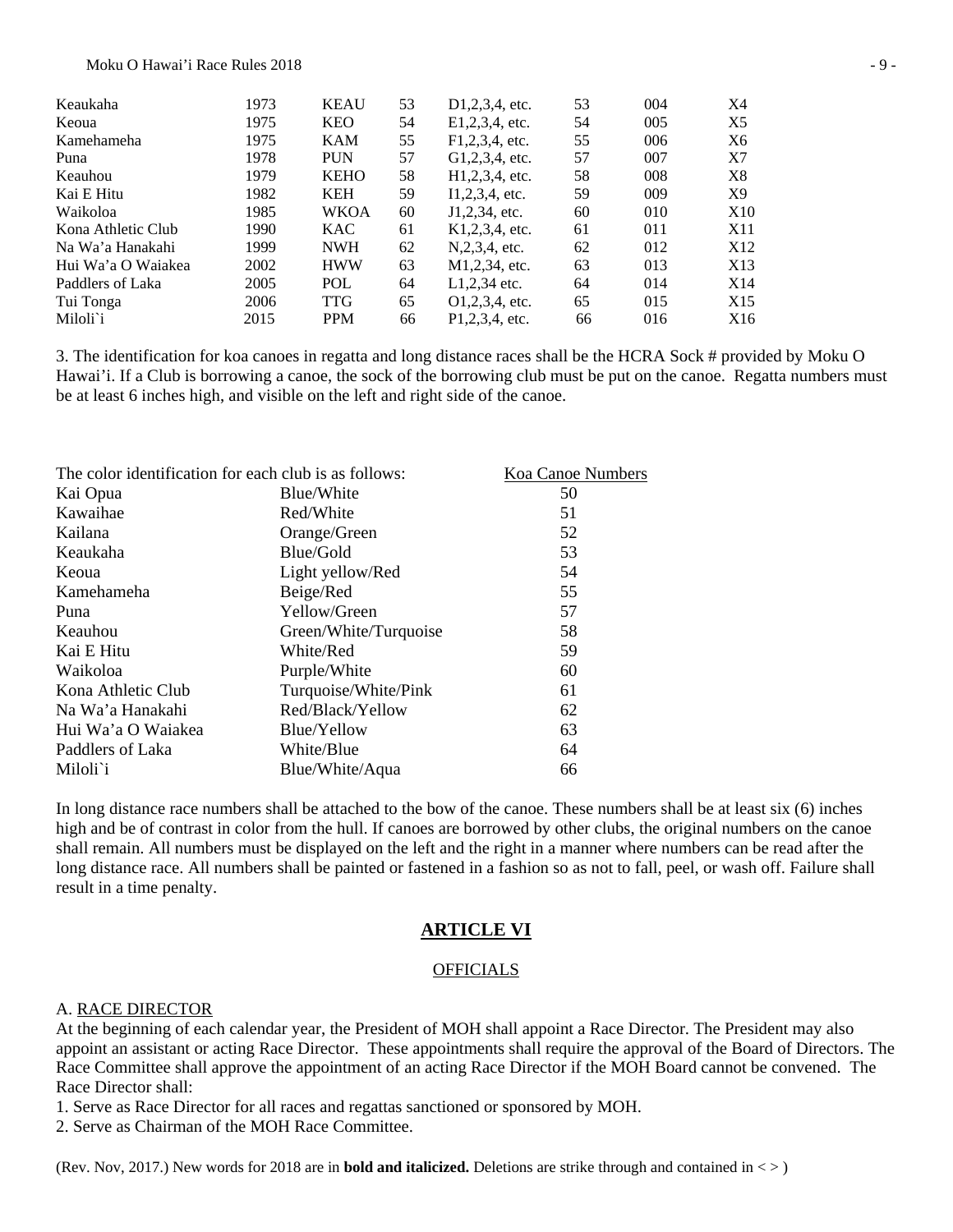3. Preside at and supervise the officials of all MOH sanctioned or sponsored races and regattas, and ensure that said races and regattas are conducted in full compliance with these Race Rules.

4. Brief and provide all race officials with copies of the Race Rules at the annual official's clinic.

### B. EXECUTIVE SECRETARY/RACE SECRETARY

1. At the beginning of each calendar year, the President of MOH shall appoint an Executive Secretary/Race Secretary. This appointment shall require the approval of the Board of Directors. The Executive Secretary/Race Secretary shall:

- a. Serve as Head Recorder at all regattas and races sanctioned or sponsored by MOH.
- b. Accept and file and computerize all forms, rosters, cards, transfers and releases, canoe verifications, and all other forms needed for the operation of MOH. These records are the property of MOH, and should never be released to any individual for his/her own use.
- c. Supervise recorders, course clerks, inspectors, long distance and others, at all races.
- d. Review the drawing of lanes before circulation*.*

## C. RACE COMMITTEE

### 1. Make-up

The Race Committee shall consist of the MOH representative of each club who has attended the coaches and officials clinics. The Race Committee members may change from race to race, and the Head Coaches may name their replacement. All members shall be mandated to attend coaches and officials clinics. Any Race Committee member who has not attended these meetings will be ineligible to vote.

2. Duties:

- a. Hear and render decisions as soon as possible on valid protests. Decisions of this committee on matters under its cognizance shall be binding and final.
- b. Inspect equipment when required.
- c. Inspect the race course.

## D. REGATTA OFFICIALS

The following officials shall be appointed by the Race Director or Race Secretary with the approval of the Race Committee to serve at all races.

- a. Not less than two (2) or more than six (6) inspectors.
- b. Judges to determine the first five (5) places.
- c. At least two, and no more than four (4) timers.
- d. Two (2) starters and not more than four (4) assistants.
- e. At least six (6) clerk of courses to do random checks at the Race Secretary's choice.
- f. One (1) announcer and one (1) assistant.
- g. One recorder and adequate number of assistants required for the tasks.
- h. One position/person (s*)* from each participating club to make up and serve as officials at all MOH races. These officials shall report to the Official Stand prior to the start of the regatta and shall remain through the race day until said club is finished for the day. Failure to comply shall result in a \$50 fine for each regatta.
- i. One (1) recorder from the sponsoring club to maintain events and record results on the Official Results Board.
- j. At least two (2), and not more than four (4) spotters.

### E.OFFICIAL RESULTS BOARD

An Official Results Board shall be provided by MOH. This "results board" shall be used for all regattas and long distance events and shall be maintained "up to date" for each event during the course of and as soon as possible after the end of those events.

## F. OFFICIAL UNIFORMS

Official uniforms shall be assigned by the Executive Secretary and Treasurer. Payment for these uniforms shall be the responsibility of Moku O Hawai'i, either through direct sponsorship or treasury disbursement.

### G. OFFICIAL EQUIPMENT

Equipment required for the use of the regatta officials shall be provided by MOH unless required otherwise by these rules.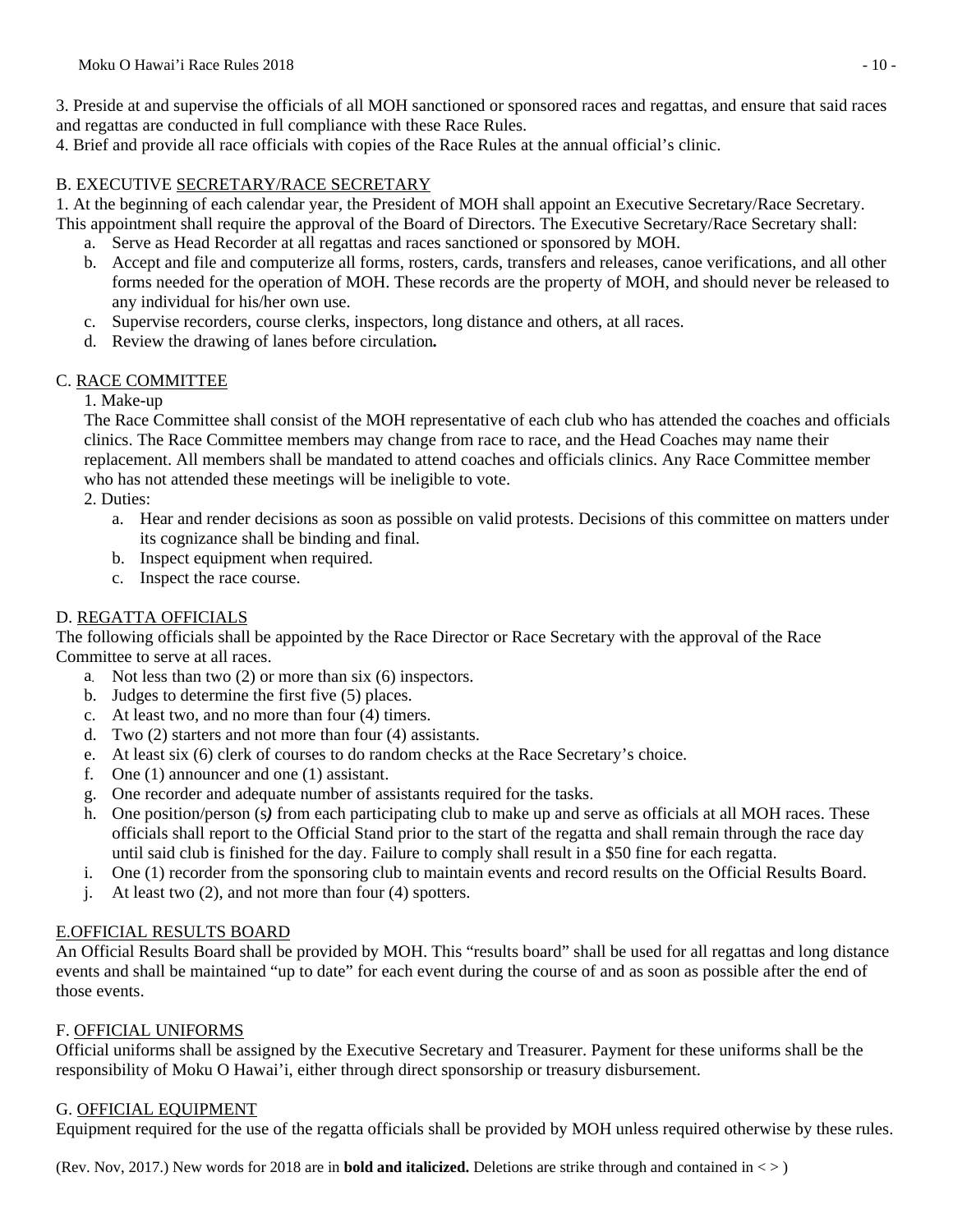### H. CAMERA AT FINISH LINE

The official may use a digital camcorder, set up on the finish line, to determine the outcome of any race.

## **ARTICLE VII**

#### RECEIPT OF ENTRIES AND DRAWING OF LANES

#### A. DATE

The Executive Secretary shall designate the place and set the time and date for the receipt of registration and drawing of lanes. Such date shall be the Sunday prior to the first regatta of the season, and the Sunday prior to subsequent regattas.

#### B. LANE DRAWING

- 1. Lane fees must be paid by lane drawing time, Sunday at 5pm. Clubs not doing so will have no recourse but to draw whatever lanes are left available. There will be no exception.
- 2. Entry fees are non*-*refundable. The lane drawing will use the online computer system provided all applicable MOH race rules have been followed. A copy of the coaches lane draw sheet will be available online
- 3. Clubs who have fines outstanding shall not participate in a regatta until the fine has been paid in full.
- 4. Lane one (1) shall be the shoreward lane for regatta courses that generally parallel the shore. For courses which run seaward, lane one (1) shall be the left most lane when looking seaward
- 5. The selection of lanes shall be by the various clubs in the order described below.
	- a. First regatta of the season:
		- Lanes for the first regatta shall be determined by the official order of finish in the Moku O Hawaii championships the previous year. If a club has an entry in the first regatta but did not enter the MOH championships follow a-2. If a club does not have an entry at the first regatta, but did have one at the MOH championships, the next official finisher in that event will have the pull.
		- The order of random drawing shall be in order of entry into Moku O Hawaii. For example, for event one, Kai Opua pull first, second Kawaihae and so on. For the second event, Kawaihae pulls first, Kai O Pua pulls last. If a club is scheduled to pull first but is not entering that event, the club will nevertheless pull last for the next event. For example; Kai O Pua is scheduled to pull first for event one but has no entry. For event two Kai O Pua will pull last.

### *b. Second and subsequent regattas during the season.*

- *Lane drawings for each event shall be done according to the official order of finish for that event in the previous regatta. For example in event one in the first regatta the official order of finish was 1st , Kai O Pua, 2nd Keaukaha, 3rd Kamehameha, 4th Kawaihae, 5th Keauhou. For the second regatta, Kai O Pua will pull first for event one, Keaukaha pulls 2nd, Kamehameha 3rd and so on.*
- *When a club did not enter an event, or scratched in the previous regatta, but wishes to draw a lane for an event, the club will select a lane after b. 1 is completed. When there is more than one such club, the order of selecting lanes will follow a. 2.*

Lane drawing during the regatta season shall be by random order determined by computer selection, in accordance with software provided by the Moku O Hawai`i Canoe Racing Association.

- 6. During the period between the drawing of lanes and the commencement of a regatta, if the actual site of the regatta is changed, or the position of the course is shifted or altered from the respectively understood locations at the time of the drawing of lanes, the Race Director shall not permit the regatta to go on unless and until a new drawing of lanes has been conducted or coaches of every club entering the regatta approve.
- 7. Once lanes have been drawn, the lanes cannot be changed on the day of the regatta, or added prior to the regatta. The only exception will be at the Race Directors discretion.

8. Clubs will be able to purchase an open lane on the day of a regatta (except for the Big Island Championship). Events 1 to 4 will have to be purchased by 8 am and all other lanes must be purchased at least four (4) races prior to the event. The fee will be \$20 per lane, payable at the time of the purchase. Each club will be able to purchase up to three (3) lanes per regatta and only non-drawn lanes are eligible (may not purchase or go to a scratched lane).

### C. FINAL ENTRY LIST (MOH 108)

1. The event picture sleeve shall be submitted on the day of the regatta prior to each event, and upon the call of the race officials. This sleeve shall contain the MOH identification cards with paddlers` pictures and names for each event,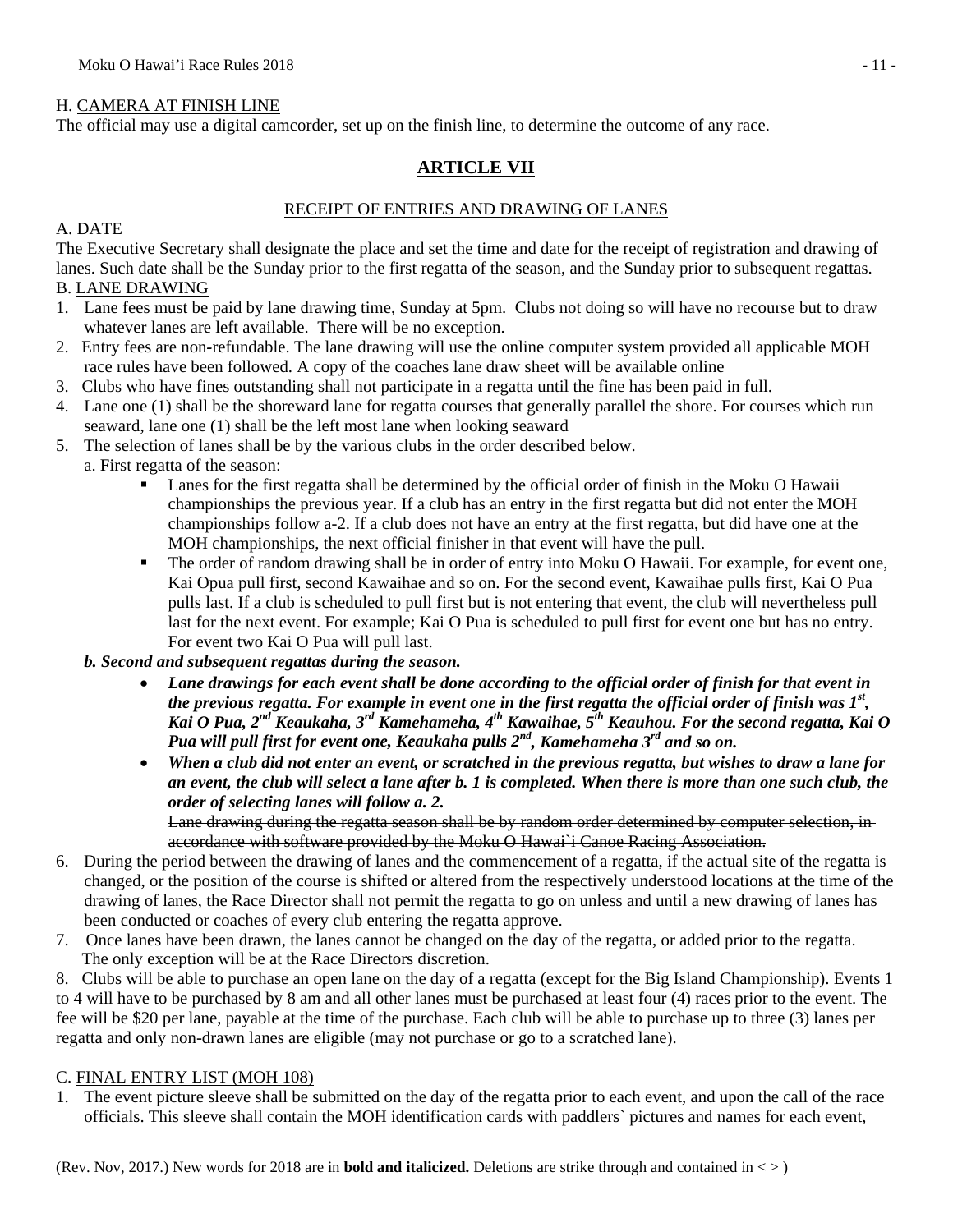however, it shall contain only six (6) or four (4) names for each event. These names must be selected from the computer generated alphabetical roster submitted before the drawing of lanes.

2. Confirmation of a last minute substitution that is inserted on the final entry list must be completed before the start of the event. Coaches using substitutions in violation of Article IV will result in a disqualification.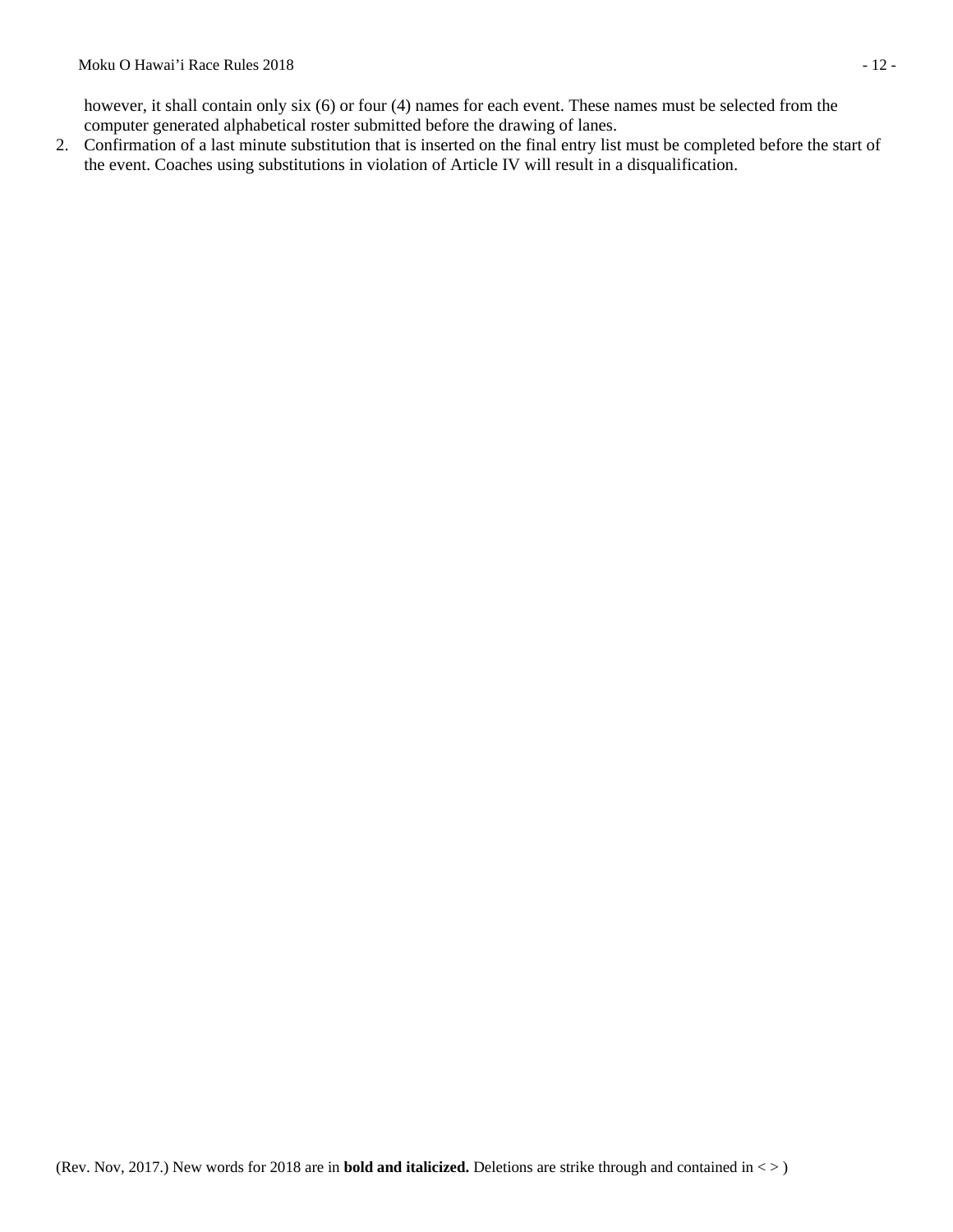# **ARTICLE VIII**

### SPONSORING CLUB'S RESPONSIBILITIES

#### A. LAYING OF LANES

1. Flags shall be uniformly sized and identified as to color and lane placement for every regatta.

| Lane 1  | Red                     |
|---------|-------------------------|
| Lane 2  | Yellow                  |
| Lane 3  | Green                   |
| Lane 4  | Black/White (diagonal)  |
| Lane 5  | Orange                  |
| Lane 6  | Blue/Yellow (diagonal)  |
| Lane 7  | Pink                    |
| Lane 8  | Orange/Green (diagonal) |
| Lane 9  | White                   |
| Lane 10 | Blue/White (diagonal)   |
| Lane 11 | Purple                  |
| Lane 12 | Green/White (diagonal)  |
| Lane 13 | Blue                    |
| Lane 14 | Yellow                  |
| Lane 15 | Red                     |
|         |                         |

- 2. Starting lane flags, quarter mile flags and half mile flags shall at all times correspond and be identified by the same flag color in the same lanes.
- 3. The course shall be ready for inspection at least two (2) hours before the start of the regatta.
- 4. Sponsoring clubs shall be fined \$100 if the course is not ready by one hour later than the stipulated regatta starting time. (Exception: Emergency causes may be considered upon approval of the Race Committee).
- 5. Clubs utilizing MOH flags shall submit a refundable deposit of \$100 to the Executive Secretary. All flags shall be returned to the Executive Secretary or his/her designated alternate, no later than 2 days after the race. Failure to return the flags in time shall result in the loss of the deposit.
- 6. If less than 15 lanes are laid, the last lane will be red.

### B. OFFICIAL BOATS

- 1. For regattas there shall be at least three (3) boats provided for Hilo, Anae'ho'omalu, Kawaihae, and Kona courses. However, if the start/finish officials are to be on land (at the discretion of the Race Director), only three (3) boats are required. One shall be designated as a pickup and official emergency boat, if necessary. All boats must be working, moving and officiating throughout the regatta or long distance race. All boats must be in radio or cell phone contact with the Race Director and official stand. Each boat without contact will result in a \$50.00 penalty per boat*.* If a boat breaks down during the race and cannot finish officiating for the remainder of that race, there will be a penalty of \$25.
- 2. Failure to provide these boats at the start of the races will result in a fine of \$150 per boat.
- 3. Official boats must have an overhead cover.

## C. OFFICIAL STAND

A covered stand for all officials shall be provided. This stand shall afford protection for all officials from rain, sun, and wind, as much as possible and shall be placed where the general public will not have direct access to it. Adequate tables and chairs shall also be provided. A covered stand and chairs for all finish line officials in Kona shall also be provided for the officials to shelter them from the sun and rain.

### D. COMMUNICATIONS

Adequate sound systems shall be provided. Speakers shall be placed so that all participating clubs can clearly hear any communications from the official stand. Power shall be supplied by generator provided by MOH. Sponsoring clubs will provide gasoline for generator throughout the day.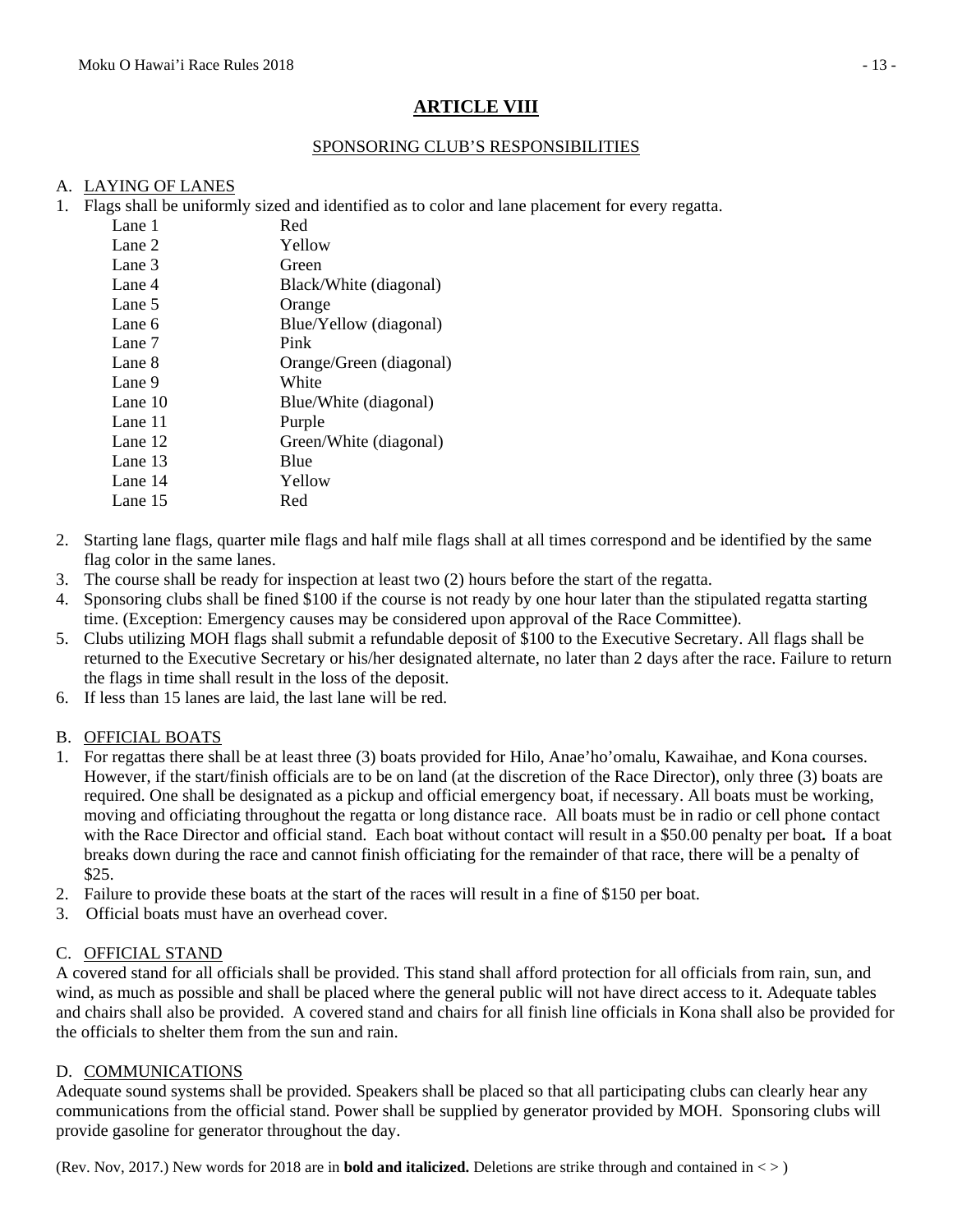### E. AWARDS

- 1. Trophies shall be provided for  $1<sup>st</sup>$ ,  $2<sup>nd</sup>$ , and  $3<sup>rd</sup>$  places in the regattas.
- 2. In case of a tie regatta, MOH shall be responsible for any additional trophies required.
- 3. Medals shall be sorted and placed in bags according to events and places in the event. If this
- is not done, a fine of \$50 will be paid.
- 4. Any club failing to produce awards (medals, trophies or otherwise) by the end of that event for those awards will be suspended from MOH until those awards are produced. That club will also be fined no less than \$1,500.00 (being the approximate cost of the awards). This suspension will remain in effect until the fine is paid or those awards are produced. Club members affected by this rule may transfer to another club until such a time as the faulting club is reinstated. Extenuating circumstances beyond the control of the club in question will be considered by an emergency meeting called by the President of MOH. A quorum is necessary for a decision. The defaulting clubs proof of extenuating circumstances; customer copies of order forms, letter-head letters from the award producing company with notification that they are unable to complete their contract on time, etc.
- 5. The sponsoring club shall be held responsible for missing or misdirected medals. All medals shall be submitted to the Head Recorder prior to the start of each regatta in sufficient time for them to be checked in the categories listed.
- F. OFFICIALS LUNCHES
- 1. Providing lunches for the officials is the responsibility of the sponsoring club. The number of officials should be submitted to the sponsoring club at each regatta.
- 2. Sufficient beverages, water and or soda, juice, etc. shall be placed on each boat for consumption by MOH officials and in the officials stand.
- G. All Moku O Hawai`i clubs hosting a race must obtain all required marine event permits. Failure to do so may result in a \$500.00 penalty and/or cancellation of the race.

## **ARTICLE IX**

### FLAT COURSE RULES

### A. COURSE

- 1. The official race course shall be ¼ mile in length and shall be laid out in equal lanes, not less than eighty (80) feet wide. In a season where the State Championships are to be raced on a ¼ mile course, the course length will be determined by the host club. This determination will be communicated at the coaches meeting at the regatta one week prior to that regatta. For the first regatta of the season, the determination will be communicated at the Moku O Hawai`i meeting after the coaches and officials clinic. The official boundaries of the course shall be 40 feet outside of the lane 1 and last lane red flags.
- 2. Each lane shall be designated by two (2) flags of the same color, one at each end of the course. Flags shall have minimum dimensions of 30 inches preferably one yard (36 inches) square, shall be made of lightweight quick drying cloth, and as far as practicable, shall be colored with solid colors such that no two lanes shall have the same colored flag.
- 3. The distance between the starting mile lines and the ¼ mile lines shall be established by actual measurement of both lane 1 and the last numbered lane to ensure that all three lines are parallel. All flags on each line shall be, as nearly as practicable, in a straight line.
- 4. The starting/finishing line shall be the red to red flag. The starting line for ¼ mile races shall be the red to red flag when the finish line camera is not operational. The finishing line for ¼ mile races and the starting/finishing line for all other races shall be the lines established by the finish line camera.
- 5. At least one hour before the first race of a regatta, the Race Director, in company with one representative from each club who so wishes, shall inspect, and if required, re-measure and re-set the course to ensure that all lanes between any two lines are of equal length and that the flags are placed in accordance with MOH Race Rules, Article VIII. A. Laying of lanes. Moreover, in order for record times to have meaning, the distance between lines shall not be allowed to vary from ¼ mile by more than five (5) feet.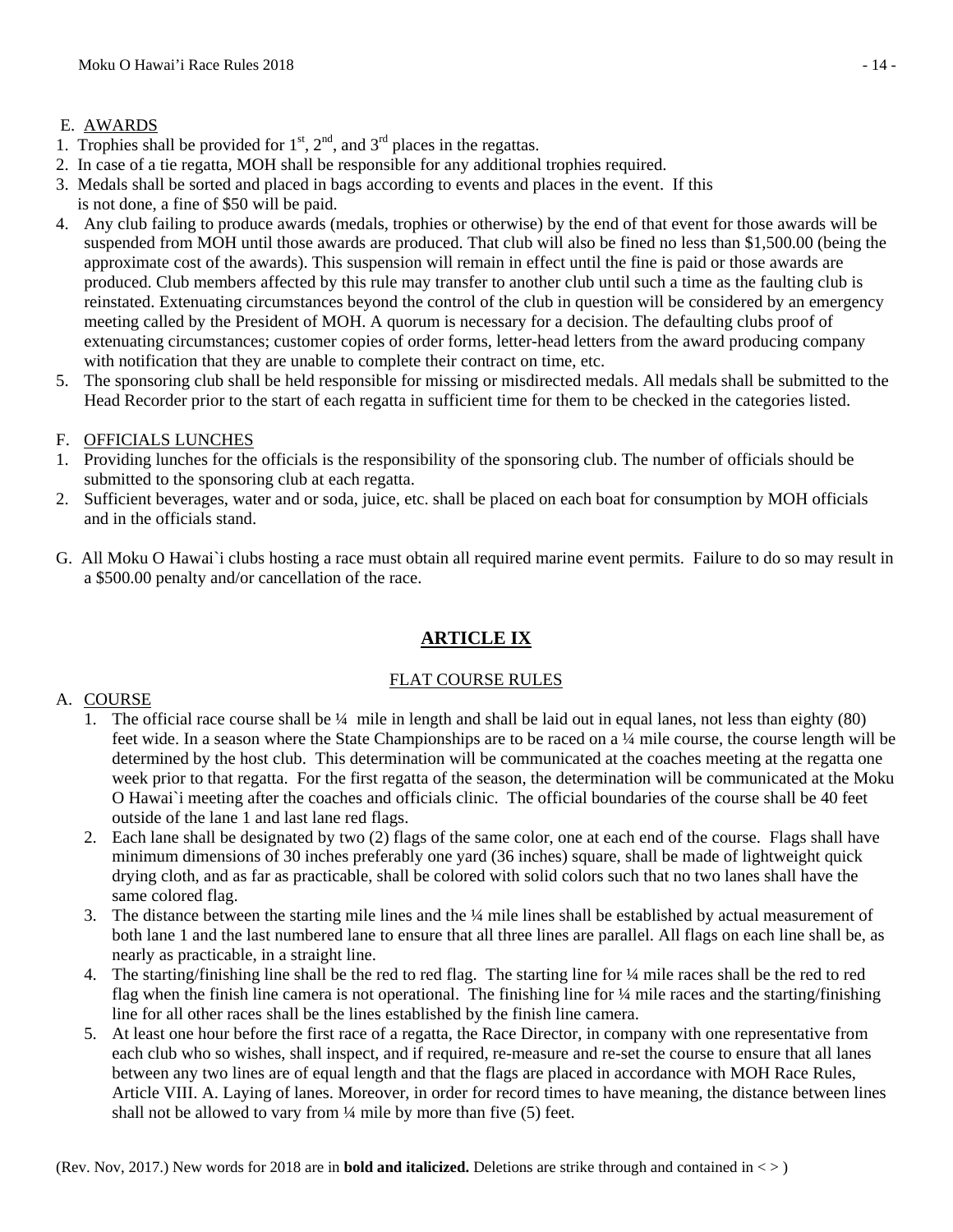### B. STARTING

- 1. As much as practical, at the beginning of each race, the crews requiring ID check, will be notified prior to the race start by the water officials. The steersperson must physically acknowledge, by visible hand signal to the water official, that he/she is aware of its ID check.
- 2. Yellow Flag

A yellow flag will be displayed from the official stand or starter boat as soon as the last canoe from the previous race reaches shore depending on that canoe being in the next event. The raising of the yellow flag signifies the next race will commence in five (5) minutes. For all races  $\frac{1}{4}$  mile in distance, for races held in Kailua Bay, the yellow flag signifies that the race will commence in eight (8) minutes. For all other regattas, all races ¼ mile in distance, the yellow flag signifies that the next race will commence in seven (7) minutes.

3. Yellow Flag Waving

At the end of the five (5) or seven (7) minute period or sooner if all race participants are at the starting line, the starter will commence waving the yellow flag and continue for about ten (10) seconds. This signifies that the start will begin shortly.

4. Red Flag

After the yellow flag stops waving, a red flag will be displayed. This signals that the start is imminent. When the red flag is lowered the race starts. This flag will be lowered somewhere within a ten (10) second period after it is raised.

5. Green Flag

After the red flag is lowered, a green flag will be raised and kept flying until the completion of the race*.* If the race is not recalled within the ten (10) second period, it will be declared a good start.

## C. DISQUALIFICATION ON STARTS

- 1. At the start of a race, any canoe beyond the two red end flags on the starting line, or in the wrong lane, shall be disqualified. There will be no false starts.
- 2. Touching of any flag, float, pole, or other appurtenances by the hull, paddle, paddler, ama, or 'iako of a canoe at the start of a race shall result in the disqualification of the crews. Exception: Inclement weather may result in the waiving of this rule at the discretion of the Race Committee, providing all clubs have been notified about this action prior to the start of the applicable event.
- 3. Each canoe must start and finish the race with a full crew of 4 (four) and 6 (six) paddlers.
- 4. A disqualified canoe may continue to race, unless for some specific reason the Race Committee decides otherwise.
- 5. A canoe club disqualified for any reason will be notified by calling a representative of that club by a public announcement before the disqualification is made official.
- 6. Crossing the starting line, which is designated by the two red flags at each end, shall result in the disqualification of the crew. This penalty may be waived by the Race Committee under certain inclement weather conditions, provided that all clubs have been notified prior to the next event scheduled.

## D. RECALL OF A START

- 1. A start shall be recalled only if the start official deems the start to be an unfair start.
- 2. An unfair start in which case the recall must be instigated by the starter, not by a canoe crew.
- 3. The race shall not be restarted if, from the point the yellow flag starts waving to indicate the race is about to start, any canoe hulis or swamps. The starter will continue waving the yellow flag and start the race. Article IX, Paragraph 1 shall also apply in this situation.

## E. ADVERSE CONDITIONS

Under adverse conditions, and at the discretion of the Race Committee, the disqualification rules on touching flags, poles, floats, and appurtenances thereof, shall be waived. This may be done at the start of the event, or if deemed necessary, at any point on the racecourse. All clubs and coaches must be notified of this waiver prior to the next event. More experienced steersmen may be permitted to steer in ¼ mile races at the discretion of the Race Committee. Times will not be recorded and the award will revert to the original steersman.

### F. STALLING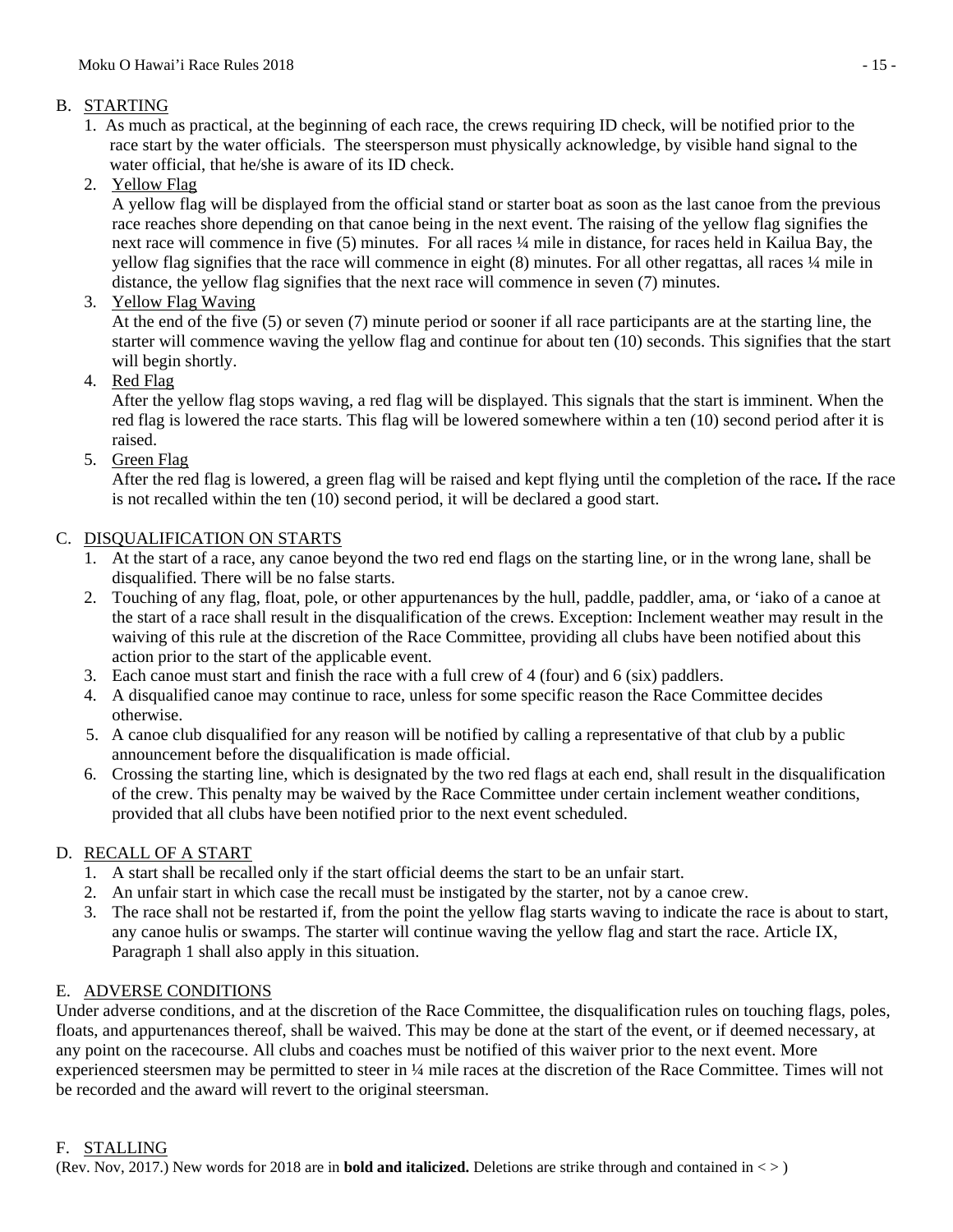The starter shall not hold up the start for a canoe deliberately lagging behind the starter's command to get on the starting line. A lagging canoe shall have no right of protest on the ground of an unfair start in the event the race is started; however, a lagging canoe shall not be deprived of a recall for swamping, capsizing or equipment breakage before the start of a race. Any canoe with equipment breakage will have ten (10) minutes to repair the breakage.

### G. LANES

All canoes must remain in their own lanes. Canoes shall keep in their respective lanes as closely as possible throughout the race and in no way interfere with other participating canoes. Where two canoes approach each other from opposite directions in the same lane, each canoe must occupy, as nearly as possible, the one half (1/2) width of lane nearest its own line of flags so that the canoes will pass each other hull to hull, or shall take whatever action is required to avoid a collision. Lane widths are defined as the full lateral distance between adjoining flags. The lane width for that lane nearest the shore (lane 1) and that lane farthest out (last lane out) will be a distance from the flag of 40 feet. On the Hilo course, a colored buoy will be placed 40 ft. shoreward from the Lane 1 red flag. This buoy will designate the outside lane width for Lane 1.

### H. TURNS

At any point in the turn maneuver, if the flag touches the water as the result of the action of the canoe, the crew will be disqualified**.** Should the ama pass to the left of the flagpole and the hull to the right of the flag as viewed with the entire canoe hull shall result in a disqualification. Where canoes assigned to adjoining lanes occupy the same lane during a turning maneuver, they shall adjust in such a way as to occupy as nearly as possible the one-half (1/2) width of lane nearest its own line of flags. Where canoe "A" fails to remain as nearly as possible in its own one half (1/2) width of the lane nearest its own line of flags and causes canoe "B", to avoid a collision, to change its course to its flag while being in its own one half (1/2) width of the lane nearest its own line of flags, canoe "A" will be disqualified.

### I. SWAMPING

A canoe that swamps or flips over during a race may be bailed out by its crew and proceed in the race within seven (7) minutes of the swamping or overturn. Outside assistance will disqualify the crew. All canoes must finish with a full crew of six (6) members or four (4) members, as the event may require.

### J. ONE ENTRY

If a crew is the only entry in an event, the coach of that crew may request entering another race. The request must be made to the Race Director only, and must be made prior to the event the crew had drawn a lane for. The crew will not paddle out to the starting line of its originally entered event. If the request is allowed, the crew will be permitted to race with a two-lane separation from the closest participant. The entry will be announced by the announcer during the event participating in. Points will be scored by the changing crew as a lone entrant (two points) and the scoring in the race participated in will only be for those crews originally entered.

## K. FINISH LANE

Once the bow of the canoe crosses the finish line, any part of the canoe may touch the flag or floater. Immediately upon crossing the finish line, crews shall continuously move their canoes in the direction of their respective clubs on shore via the most direct route available, depending on the race being in progress or completed.

### L. OFFICIAL COMPLETION OF RACE

While a race is underway, the starter boat will display the green flag. When the race is officially completed, the green flag will be lowered*.* 

### M. DISPLAY OF BLACK FLAG

If a race official observes a rule violation while a race is in progress, a black flag will be displayed and the race official shall notify the official stand which rule was violated by which crew.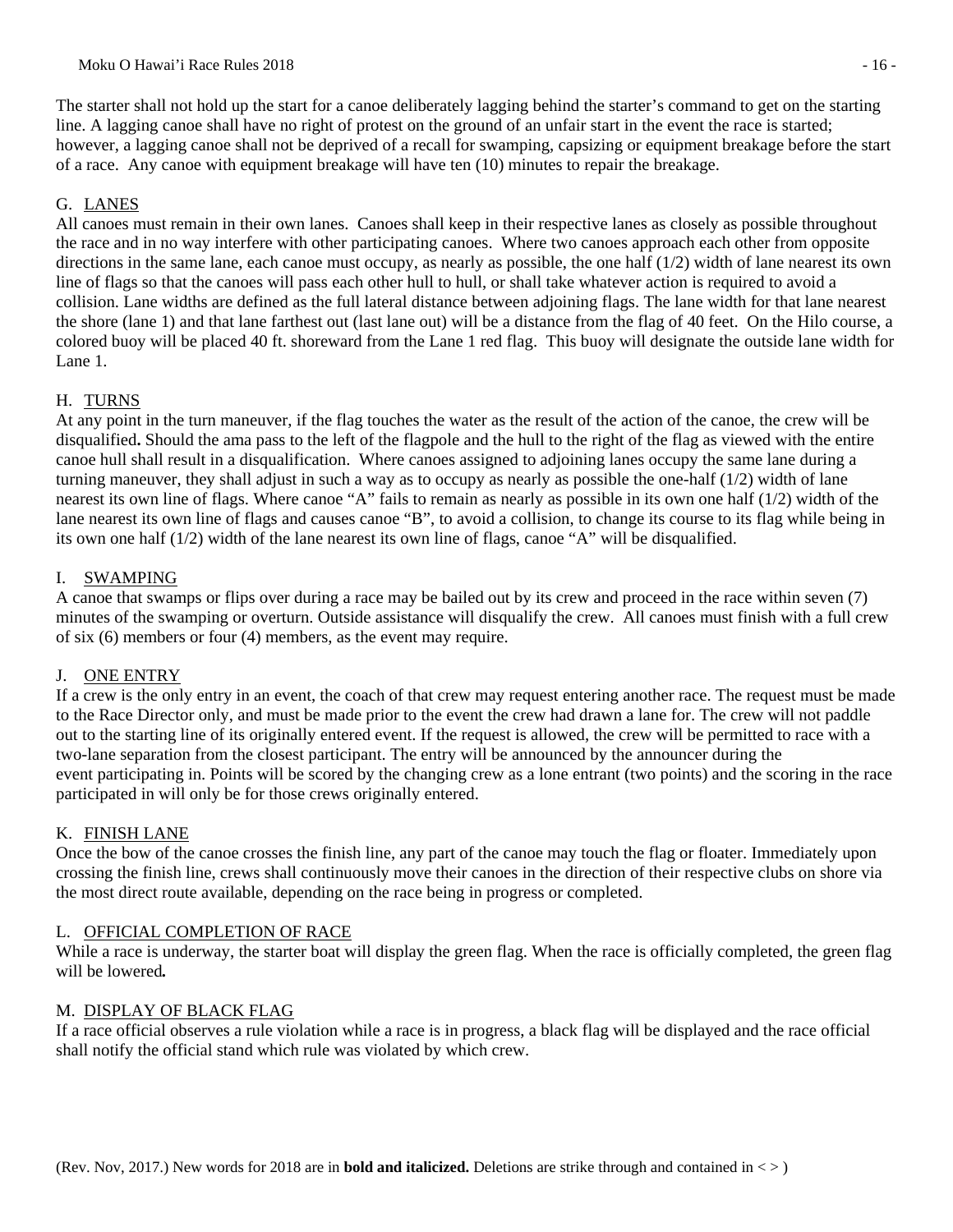# **ARTICLE X**

#### PENALTIES

- A. Any violation of the foregoing paragraphs may result in the disqualification of the crew involved, at the discretion of the Officials and/or Race Committee.
- B. EQUIPMENT VIOLATION AS SPECIFIED IN ARTICLE V EQUIPMENT, of these Race Rules, shall be the disqualification of all crews using the ineligible equipment in the race/regatta.
- C. For using an ineligible paddler in a race, the penalty shall be the disqualification of the entire crew. (Clarification: An ineligible paddler is one who has not met all the requirements as set forth in Article III – Eligibility, and Article IV – Registration, of the Race Rules).
- D. For using an illegal paddler, the offending club will be fined \$100 plus the disqualification of the crew, for the first offense. (Clarification: An illegal paddler is one who participates in an event under another persons name and MOH photo ID card. For every subsequent offense, an additional \$100 fine shall be levied and the infraction will be referred to the Disciplinary Committee with the possible suspension of the coach or club involved.
- E. If the final entry list is not received before the start of a race or regatta event, the entire Crew is disqualified.
- F. Scratches: Scratches without written notification of the Executive Race Secretary within the first four minutes after the yellow flag is raised prior to the start of the event shall result in a twenty-five (\$25) dollar fine.
- G. Collision: Disqualification of the offending canoe. Each crew in a race/regatta shall take whatever action is required to avoid a collision with another canoe. Failure to do so may result in the disqualification of both canoes involved.
- H. Interference: Interference with the forward progress of a canoe shall result in the disqualification of the offending crew.
- I. Finishing in a wrong lane shall result in the disqualification of a crew involved.
- J. Canoes not turning on assigned lane flags with the flag on the ama side shall be disqualified.
- K. Crews or paddlers determined as ineligible and/or disqualified prior to an event, shall be prohibited from participating in a regatta or race. There shall be no unofficial entries within the established racing field.
	- 1. At the discretion of the Race Committee, a fine shall be levied for the infraction of this rule.
	- 2. Failure to comply with requests to leave the racing field may result in Disciplinary action and possible suspension.
- L. Any canoe entering the race course before all canoes have finished the race shall result in the disqualification of the crew involved. The "race course" shall be defined as the distance of each respective event from its intended start to its completion.
- M. All fines levied during a regatta must be paid before the club fined participates in the next race during that regatta.
- N. At the completion of each event there will be a *random check of crews fronting the official stand. One of the crews checked will be randomly selected from the first, second, or third place crews in cumulative standings of their respective division that year. Additional checks will randomly be selected from all crews in the race.*  holding the first "1<sup>st</sup>" second "2<sup>nd</sup>" and third "3<sup>rd</sup>" plae cumulative standings in their respective divisions for thatyear fronting the official stand. There will be a random check of crews for the first race of each year. Crews must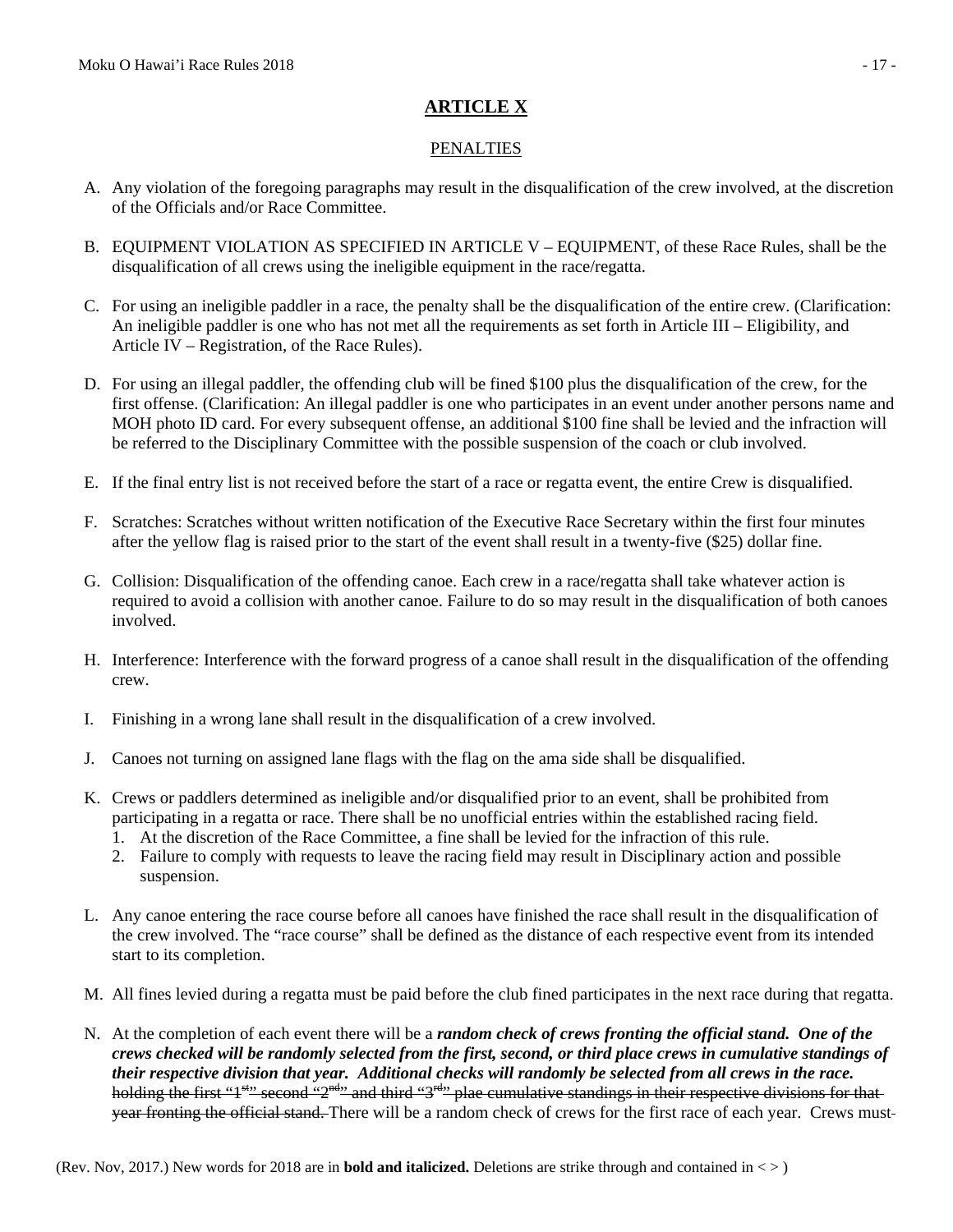respond to their club number displayed by a MOH official. Any selected crew not presenting itself to the officials at the check will be disqualified. The crew must have all original members in the canoe at the time of the check.

#### SUSPENSION

- 1. Suspension from MOH requires that the paddler so suspended plays no role whatsoever in any MOH sanctioned event. This includes, but is not limited to: paddler, coach, escort boat passenger (in any capacity) or participant. Any such action will be construed as "defiance" of a MOH suspension.
- 2. Any paddler participating with a suspended paddler in defiance of an MOH suspension shall be immediately suspended for the same duration of suspension as the originally suspended paddler.
- 3. Any club supporting a suspended paddler in defiance of an MOH suspension shall be immediately suspended from MOH for the same duration as the originally suspended paddler. Supporting individuals in defiance of an MOH suspension shall include, but are not limited to: registering such individuals, providing equipment, and providing coaching. Members (who are not currently suspended as individuals) of a club suspended in this manner may transfer to any other club in which they are entitled to register and participate as normal in any MOH sanctioned event
- 4. If a paddler or a club is found to be in defiance of a MOH suspension, then MOH shall petition HCRA to extend that suspension to all HCRA sponsored events and those if its' association members.
- 5. Any MOH suspension of an individual or club may be appealed to the MOH Board of Directors. The suspension will remain in effect until the appeal is heard. If the appeal is successful then the suspension will be immediately lifted. Valid reasons for appeal include, but are not limited to: new factual evidence and sanctions taken by clubs against offending members.

## **ARTICLE XI**

#### LONG DISTANCE RACE RULES

A long distance race shall be defined as one continual race.

#### A. SPONSORS

Sponsors of a long distance race must submit the following information to the Race Director, Executive Secretary and all other MOH clubs at least two weeks prior to the event they intend to sponsor. The club sponsoring the long distance race shall not be required to pay any entry fees for that particular race. This information may be submitted by circulated written documents, email, or content of website with email notification to Moku O Hawai`i members of said content*.* The information shall include the following:

- 1. Starting and finishing sites and length in miles, of race.
- 2. Type of awards to be offered: trophies, medals, or any other awards and how distribution will be made.
- 3. The amount of entry fees shall be established by the sponsoring club. For races with entry fees over \$50.00, \$3.00 of each entry fee shall go to MOH. For races with entry fees less than \$50.00, \$1.00 of the entry fee shall go to MOH. For all entries entered in any long distance race, be it statewide, international or worldwide, a fee to MOH must be paid.
- 4. A map of the proposed race course including start and finish flags or markers, turn markers and hazardous area markers.
- 5. Classification of canoes: Koa, non-koa or other. It shall be within the sole discretion of the sponsor to determine the classification of canoes to participate in any long distance race. The sponsor may determine to include koa or non-koa or non-traditional, or any other classification established by these rules, or any combination of these classifications that the sponsor may chose.
- 6. The responsibility for obtaining escort boats shall be clearly defined, as to participating clubs or sponsoring clubs action.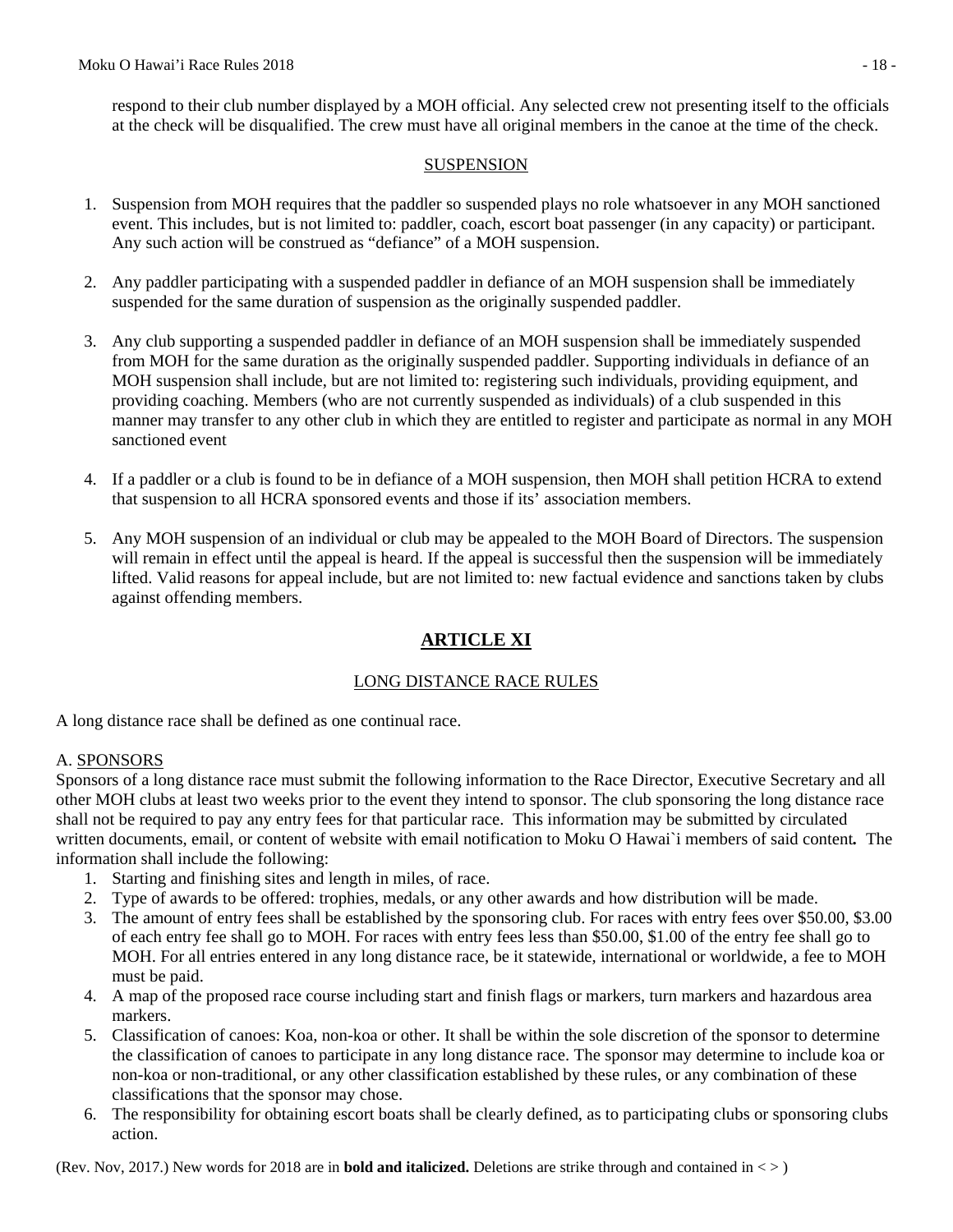- 7. Invitational packets will include the applicable Race Rules, including Article V Equipment, and copies of MOH Form 115 Long Distance Entry Form and Waiver and Release of Liability.
- 8. The Queen Liliuokalani Long Distance Canoe Race sponsored by Kai Opua Canoe Club, being of International stature will be exempt from MOH Long Distance Race Rules with the exception of paragraph 3. Section A. Article XI of these rules and operate under HCRA Race Rules. Kai Opua will appoint its own Race Director for this event.

## B. AWARDS

The character and type of all awards shall be determined by the sponsoring club, except that no monetary awards shall be allowed.

## C. RACE COMMITTEE RESPONSIBILITIES

- 1. The MOH Race Director, Race Secretary, the Race Committee, and Officials shall officiate at all long distance races sanctioned and approved by the Board of Directors and held on the Island of Hawai'i.
- 2. The Race Director, Executive Race Secretary and not less than two (2) Race Committee officials shall preside at any distance races. Officials and starters necessary for the race shall be under the jurisdiction of the Race Director and Race Committee and made available to the Race Director by the club sponsoring the race. All such personnel shall have attended the Coaches and Officials Clinic.
- 3. In the event of small craft warning, cancellation of the race shall be the responsibility of the Race Committee.
- 4. If any unusual or un-clarified situation arises on the race site, the Race Committee may, at its discretion, take a vote of all its members in order to arrive at a decision.

## D. STARTS AND FINISH

- 1. The type of start and location of start and finish shall be subject to the Board of Directors, and shall be determined by the host club. Such information shall be communicated in the race information packet circulated to members and/or at the prerace meeting.
- 2. The finish line shall be so designated by two (2) markers or two (2) flags.
- 3. Canoes past the starting line at the start of a race, and canoes not following course markers, shall have minutes added to their finish time. For races over 20 miles, 10 minutes shall be added. For races less than 20 miles, 5 minutes shall be added. For races less than 10 miles, 3 minutes shall be added. The coach involved shall be notified as soon as possible about the penalty.
- 4. The race starter may recall and re-start any races, which he judged should be recalled and re-started.

## E. ESCORT BOATS AND OFFICIAL BOATS

- 1 Each crew entered in a long distance race for more than six (6) paddlers shall provide an escort boat. All Marine and Coast Guard rules shall apply. Relief paddler changes must, and shall be made during the race from the escort boat only. No team may do a race for nine (9) or more paddlers with only six (6) paddlers. Exceptions must be approved by the Race Director**.**
- 2. In "Iron man/women", 6 paddler races, the use of an escort boat is prohibited in the racing field unless authorized for safety reasons by the Race Committee. All Marine and Coast Guard rules shall apply.
- 3. Unsafe conditions due to an escort boat being overcrowded may cause it to be declared unfit as an escort boat by the Race Committee until extra passengers are removed.
- 4. On all starts, escort boats will be prohibited in the field of racing canoes for a minimum of five (5) minutes or as specified otherwise. The field will be defined as an imaginary square boundary from the lead canoe to the last canoe and the first canoe on the farthest left to the first canoe on the farthest right.
- 5. Escort boats must follow their canoe no closer than the perpendicular plane formed by the stern of the canoe, except when dropping off or picking up relief paddlers. At no time shall the escort boat cause a wake in order to assist their own canoe, or to hinder another canoe.
- 6. If a canoe swamps, any means may be used to aid it except towing it in the direction of the finish line. An escort boat's violation of rules may cause the crew to be disqualified.
- 7. It shall be the responsibility of the sponsor to provide at least three (3) official boats for all long distance races. Failure to provide these shall result in a fine of \$100 per missing boat and possible cancellation of race. All boats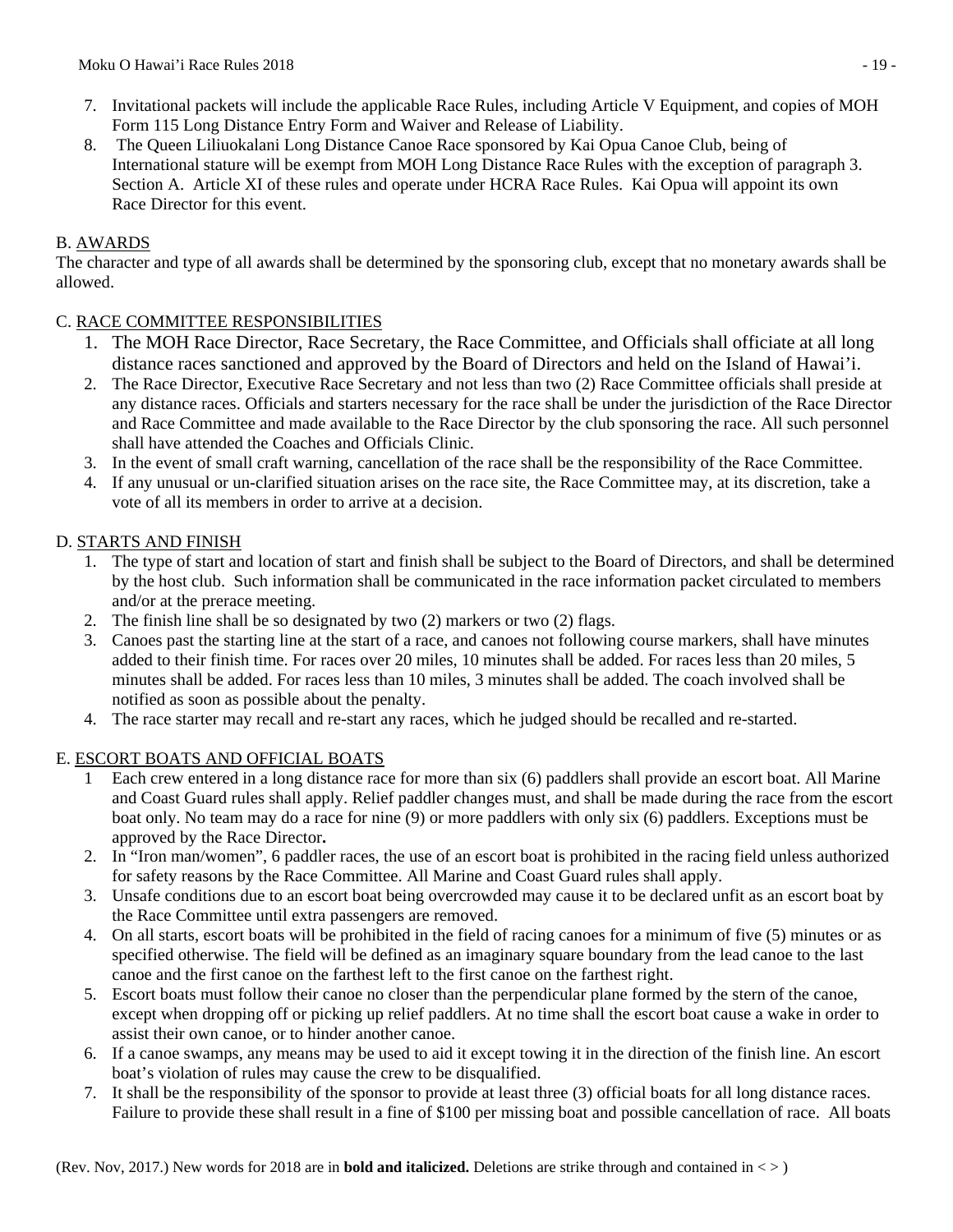must be in radio or cell phone contact with the Race Director. Each boat without contact will result in a \$50.00 penalty per boat.

8. Sponsoring clubs shall provide sufficient beverages – water and/or soda, juice for each boat for consumption by the Association's Officials.

## F. REGISTRATION AND ELIGIBILITY

It is agreed that during the long distance season it is not as important that each paddler paddle with the canoe club he/she is registered with. Transfers or releases of any kind are therefore not required. Then at the beginning of the following Regatta season that paddler will be registered with the last club he/she paddled with during the regatta season. Paddlers shall be registered with a MOH club and turned in to the race secretary during the long distance season.

A paddler with a financial obligation to a club may not paddle with another club in a long distance race. This may result in the disqualification of the crew.

- 1. Paddlers must comply with the rules of registration, MOH IV-A1 and 2, D1 and 3 of these Race Rules.
- 2. A paddler not registered for a current year may do so at the time the list is submitted. Classification cards or approved transfers must accompany the list.
- 3. Form MOH-115, Long Distance Entry Form and Waiver and Release of Liability must be submitted prior to the race commencing. Failure to comply will result in the ineligibility of the crew to race.
- 4. All participating canoes must have an I.D. number. Any canoe without an I.D. number will be declared ineligible and its crew disqualified.
- 5. Any entry form without crew designation (i.e. Open, Masters, Mixed, Sr. Masters, etc.) will be declared ineligible and the crew disqualified.
- 6. There shall be no unofficial entries in long distance races. Any unofficial entry will be disqualified and fined \$300. Such fine must be paid before members of that crew participate in the next MOH event. Crews participating in MOH events with previously disqualified and fined paddlers will be disqualified if fines were not paid prior to that event.
- 7. No team may enter a MOH race unless sponsored by a MOH club. Exceptions may be for participating non MOH member crews, with approval of the race director. Failure to comply with this rule will disqualify the crew.

## **ARTICLE XII**

## PROTESTS

A protest defined, is a complaint about the misapplication of a rule by an official, or the failure to enforce a rule as listed within these rules. No protest about the judgment call of an official will be allowed.

A. All protests or complaints of rule violations shall be made to the Race Director upon the finish of that particular event by an oral "Intent to Protest" notice. This oral notice must be followed by a written protest on MOH Form 110, accompanied by a \$25 payment, submitted by the coach or his official representative, before the end of the second race after the alleged violation.

- 1. Coaches of crews involved in a protest will be notified and may provide information relative to the protest.
- 2. The Race Committee shall investigate and make a determination of the facts involved in the protest, and may solicit information from any source. The Race Committee may exclude any and all persons from its deliberations. If the Race Committee determines that the protest is not acceptable because it involves a "judgment call", the protest and its fee shall be returned with an explanation. If the protest is ruled "valid" an appropriate notation shall be submitted on the protest form, and the fee shall be returned to the submitted. If the protest is ruled "not valid" for reasons other than a judgment call, then the protest fee shall be kept by MOH.

B. If need be, the Race Committee shall declare a break in the conduct of the races so as to transact its business. The Race Committee will hear all protests and announce its decision as soon as possible preferably before the end of the next event.

C. All decisions of the Race Committee on Protests shall be final.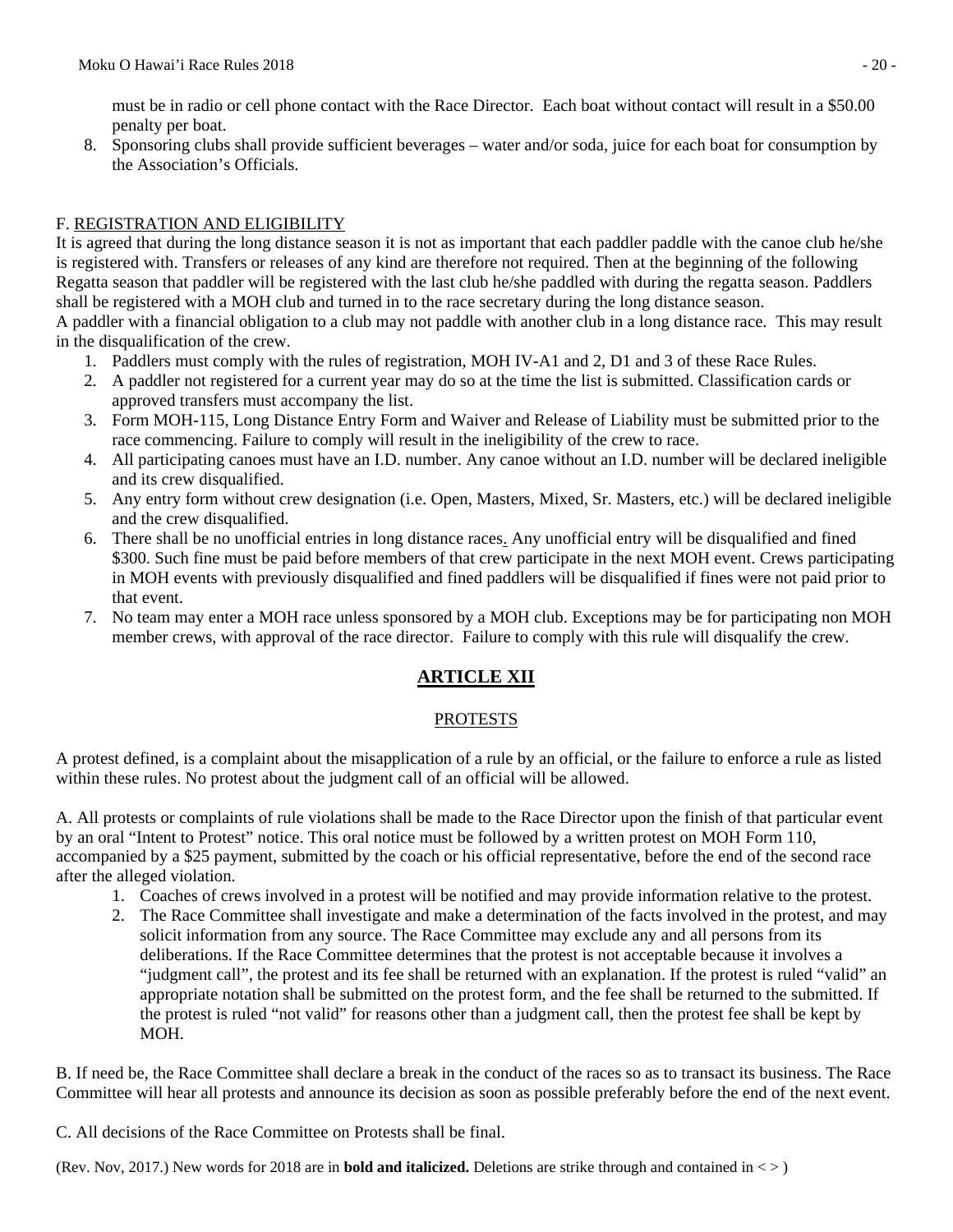## **ARTICLE XIII**

### **FORMS**

| 1. RELEASE AND TRANSFER (WHITE)                    | <b>MOH 102</b>  |
|----------------------------------------------------|-----------------|
| 2. CANOE WEIGHT (WHITE) CANOE REGISTRATION (WHITE) | MOH 103-104     |
| 3. DRAWING OF LANES (WHITE)                        | <b>MOH 105</b>  |
| 4. RANDON/CONFIRMATION (WHITE)                     | <b>MOH 109</b>  |
| 5. PROTEST FORMS (WHITE)                           | <b>MOH 110</b>  |
| 6. OFFICIAL RESULTS (WHITE)                        | <b>MOH 111</b>  |
| 7. OFFICIAL RECORDS (WHITE)                        | <b>MOH 112</b>  |
| 8. HCRA QUALIFICATION FORM (WHITE)                 | <b>MOH 114</b>  |
| 9. LONG DISTANCE ENTRY RESULTS (WHITE)             | <b>MOH 116</b>  |
| 10. ADULT INSURANCE WAIVER/RELEASE OF LIABILITY    | <b>MOH 117</b>  |
| 11. MINOR INSURANCE WAIVER/RELEASE OF LIABILITY    | <b>MOH 118</b>  |
| 12 HCRA PHOTO ID CARD                              | <b>HCRA 500</b> |